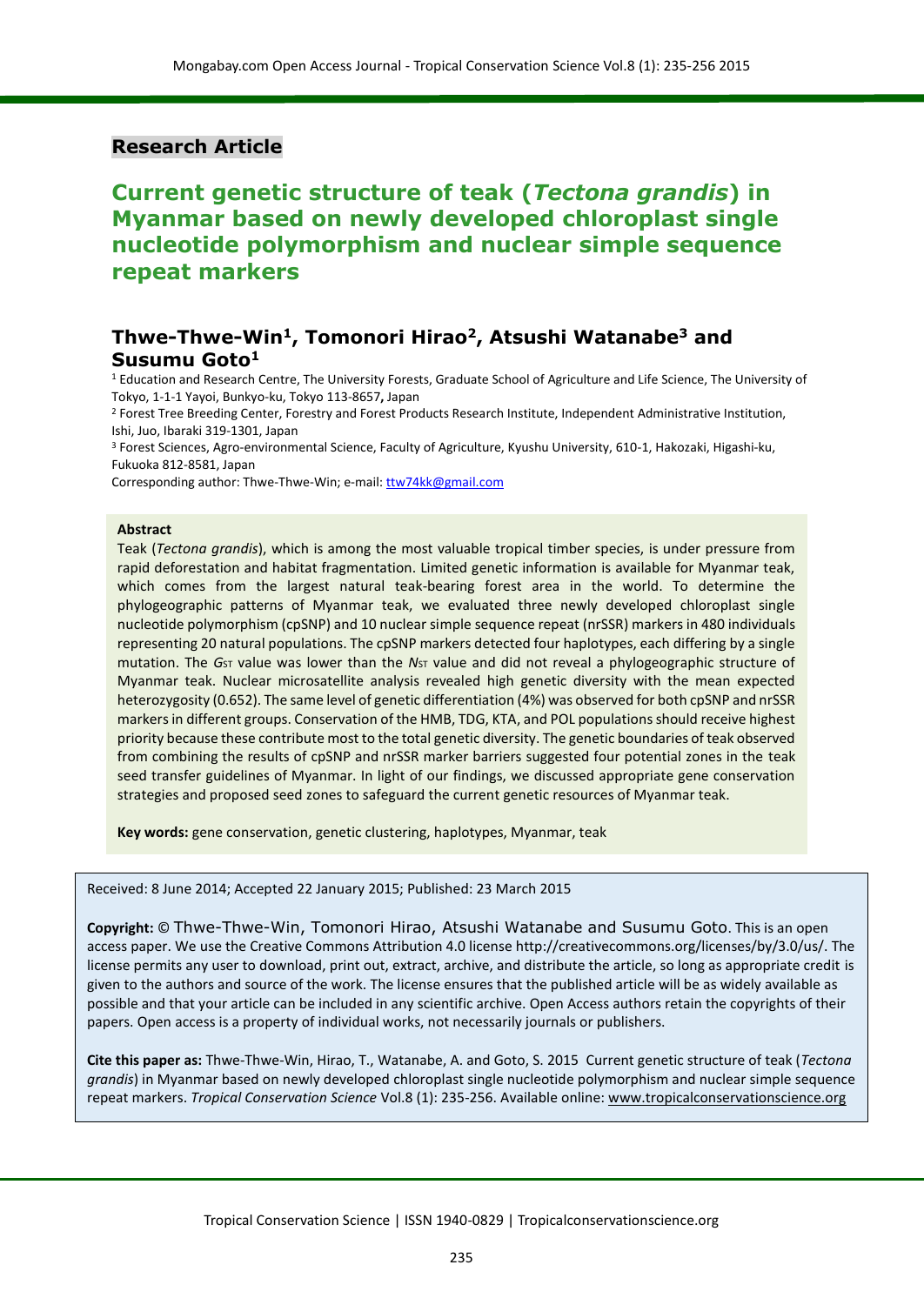### **Introduction**

Many tropical forests are declining more drastically than ever before, given the increased use of forest resources; diminishing forestland threatens the sustainability of forest genetic resources and highlights the importance of conservation and sustainable management of valuable natural resources [1]. Teak (*Tectona grandis* L., Lamiaceae), which produces high-value wood, is among the most economically important tropical tree species. This species naturally occurs in the Indo-Pacific region that includes India, Myanmar, Thailand, and Laos [2]. Myanmar has the largest natural teak forest area, which represents approximately 60% of the total worldwide natural teak forest area [3]. Except for Myanmar, countries to which teak is native have banned teak harvesting from natural forests since the 1980s. By the 1850s, teak forests in the southern region of Myanmar had been depleted by overharvesting by the timber and shipbuilding industries [4]. During the last two decades, natural forests in Myanmar have dwindled because of overexploitation and are threatened by selective logging, a primary cause of both forest degradation and deforestation.

To restore natural teak forests, a teak plantation program was first implemented in Myanmar in 1700; this small-scale plantation program included enrichment planting in overexploited areas of natural forests [5]. Extensive Myanmar teak plantation programs were first implemented by the Forestry Department in 1997 and a private company in 2007. A widely distributed pattern of teak geographic variation would be expected in Myanmar, as teak grows in diverse climatic and edaphic conditions. In this case, restoration with non-local genotypes might result in a failure of forestation due to maladaptation and could harm the remnant natural populations through gene pollution [6]. Largescale planting without considering the genetic composition of seed poses a risk of genetic disturbance if seeds from various sources and with different genetic compositions are mixed [7]. To develop scientifically sound conservation strategies and formulate the seed transfer guidelines, we must understand these geographic variations in the genetic composition of Myanmar teak. Large-scale planting will require populations with high genetic diversity or genetic divergence and minimal genetic disturbances.

Knowledge of the genetic variations of extant populations over the entire distribution range is essential for the conservation of genetic resources [8]. Intensive native teak genetic analyses have been conducted previously using materials from India, Thai, and Laos and genetic markers, including an isozyme for natural populations from India and Thai [9] and amplified fragment length polymorphisms (AFLP) to investigate genetic variations in teak from India, Thailand, and Indonesia [10]. Compared to isozymes and AFLP, highly polymorphic nuclear simple sequence repeat markers (nrSSRs) are useful for elucidating the spatial structure of genetic diversity and demographic patterns of variation that have resulted from migration [11] and drift, as well as evolutionary history. NrSSR markers for teak have been developed [12] and successfully used to analyze native teak from India, Thai, and Laos derived from a provenance trial [9, 13, 14]. These studies revealed that South Indian teak exhibited the highest genetic diversity, followed by North India, Thailand, and Laos teak populations [9]. Genetic information from Myanmar teak has been lacking, although a recent publication discussed geographic variations in Myanmar teak [15]. Minn et al. [15] applied nrSSR markers to eight populations from the upper and lower regions of Myanmar and found significant genetic differentiation between the two regions. However, the study did not assess geographic patterns in the Myanmar teak population with which to designate seed transfer guidelines.

Chloroplast marker-based genetic information is useful for phylogeographic studies and genetic resource conservation, because the haploid chloroplast genomes are maternally inherited in angiosperm cells and hence transmitted by seeds [16]. Chloroplast DNA (cpDNA) variation-based haplotype distribution reflects the phylogeographic structure [17]. Among these markers, chloroplast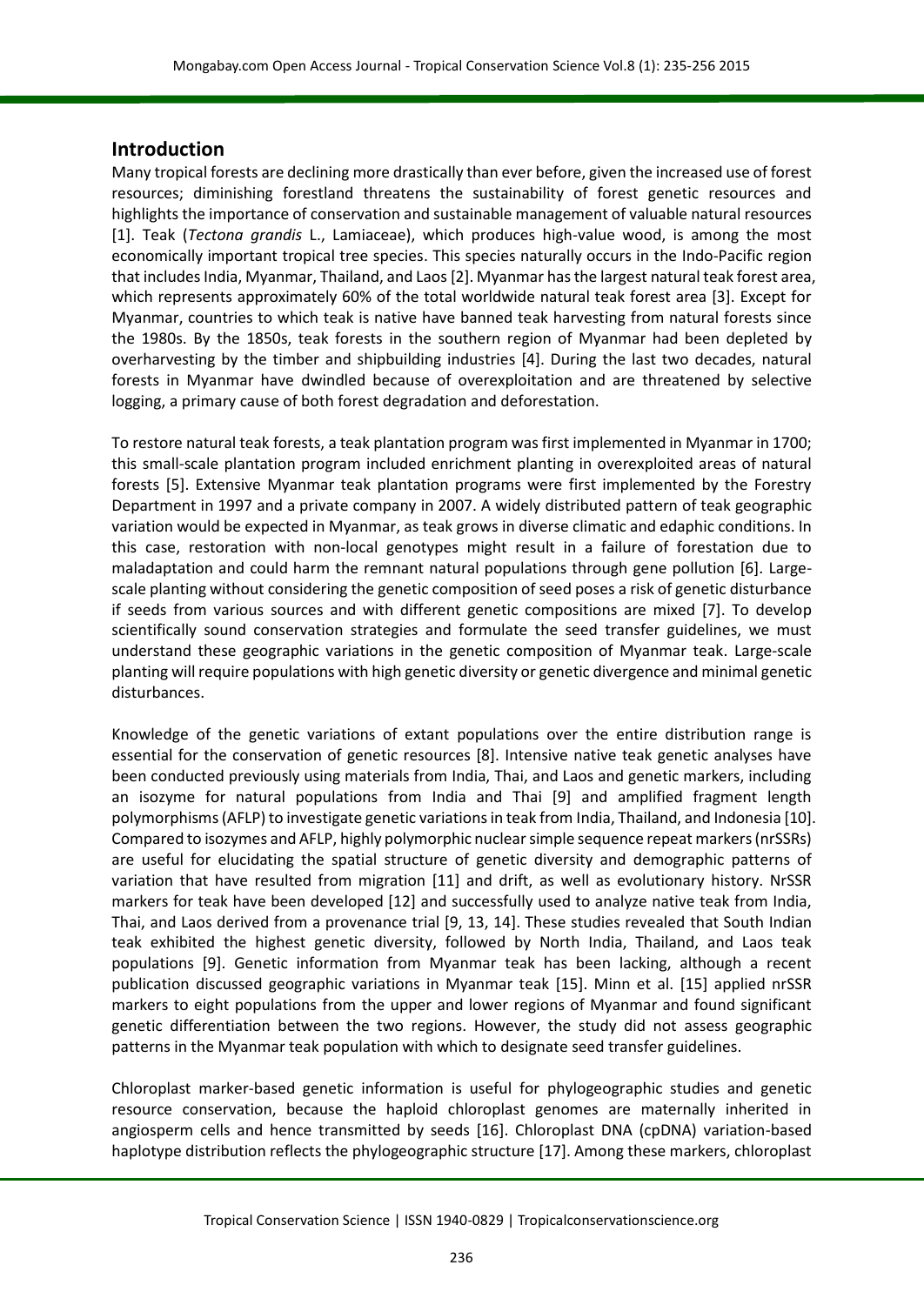single nucleotide polymorphisms (cpSNP) are very useful for clarifying phylogeographic patterns because of their slow rate of sequence evolution, small organelle DNA genome size, and absence of recombination [18], and cpSNP variations are known to be structured geographically in plant species [19]. Nevertheless, no attempts have been made to evaluate the genetic diversity and geographic patterns of teak using cpDNA markers. A cpSNP and nrSSR marker analysis might provide sound genetic information relevant to conservation, seed migration, and the phylogeographic variation patterns of teak in Myanmar.

This study of natural populations from various regions in Myanmar was conducted with two main objectives: first, to provide sound information about the genetic structure of Myanmar teak for the conservation of genetic resources, and second, to propose potential seed zones based on the genetic variation revealed by cpSNP and nrSSR markers. Finally, we will discuss appropriate conservation strategies and the seed transfer guidelines most likely to minimize genetic disturbances in Myanmar teak.

## **Methods**

### *Study site and sampling design*

Teak is an insect-pollinated, major outcrossing species [20]. The fruits are naturally dispersed by wind [21] or gravity, but dispersal is very limited due to the heavy weight and lack of wings on the seeds. This species is widely distributed throughout Myanmar, which lies between the latitudes of 9° 33'N and 28° 31'N and longitudes of 92° 10'E and 101° 10'E, although the northern and southern boundaries of the teak-growing area lie at the respective latitudes of 28° 30'N and 10°N approximately. In Myanmar, teak normally grows at altitudes ranging from sea level to 1,000 m and thrives best in warm, moist, tropical climates with an annual rainfall level between 1,300 and 3,800 mm. However, teak can grow at precipitation extremes of <800 mm and >5,000 mm, corresponding to the outer fringes of the central dry zone and the southern region of Myanmar, respectively.

Myanmar can be divided into five physiographic regions based on geology, topology, and terrain: the northern mountains, comprising the upper and northern sub-regions; western ranges; eastern plateau; central basin; and lowland Myanmar, which includes the lower region and southern subregion [22]. These geographic regions comprise seven states and seven divisions. For example, the northern mountain region includes Kachin state; the western ranges include Yakhaing and Chin states; the central region comprises Mandalay, Magway, and a small part of the Sagaing division; the lower region includes the Yangon, Ayeyarwaddy, and Bago divisions; the southern sub-region includes Mon state, the southern part of Kayin state, and Tanintharyi division; and the eastern plateau includes Shan state, Kayar state, and the northern part of Kayin state.

Fresh leaves were collected from 480 individuals representing 20 natural populations that covered nearly the entire teak distribution area throughout Myanmar. Some samples were collected from fragmented and remnant natural forests (e.g., TZ, MLM). The sample size of each population ranged from 16 to 32 (Table 1), and sampled trees were spatially separated by at least 50 m to avoid sampling closely related individuals. The collected samples were dried with silica gel in plastic bags and kept at room temperature prior to DNA extraction.

#### *DNA extraction*

DNA was isolated from dried leaf tissues using the hexadecyltrimethylammonium bromide (CTAB) method [23]. Approximately 100 mg of dry leaves were pulverized and then mixed with 1 mL of CTAB buffer (100 mM Tris-HCl, pH 8.0, 20 mM EDTA, 2% CTAB) with 0.1% β-mercaptoethanol added immediately prior to use. The mixture was incubated at 65°C for 60 min and centrifuged for 2 min at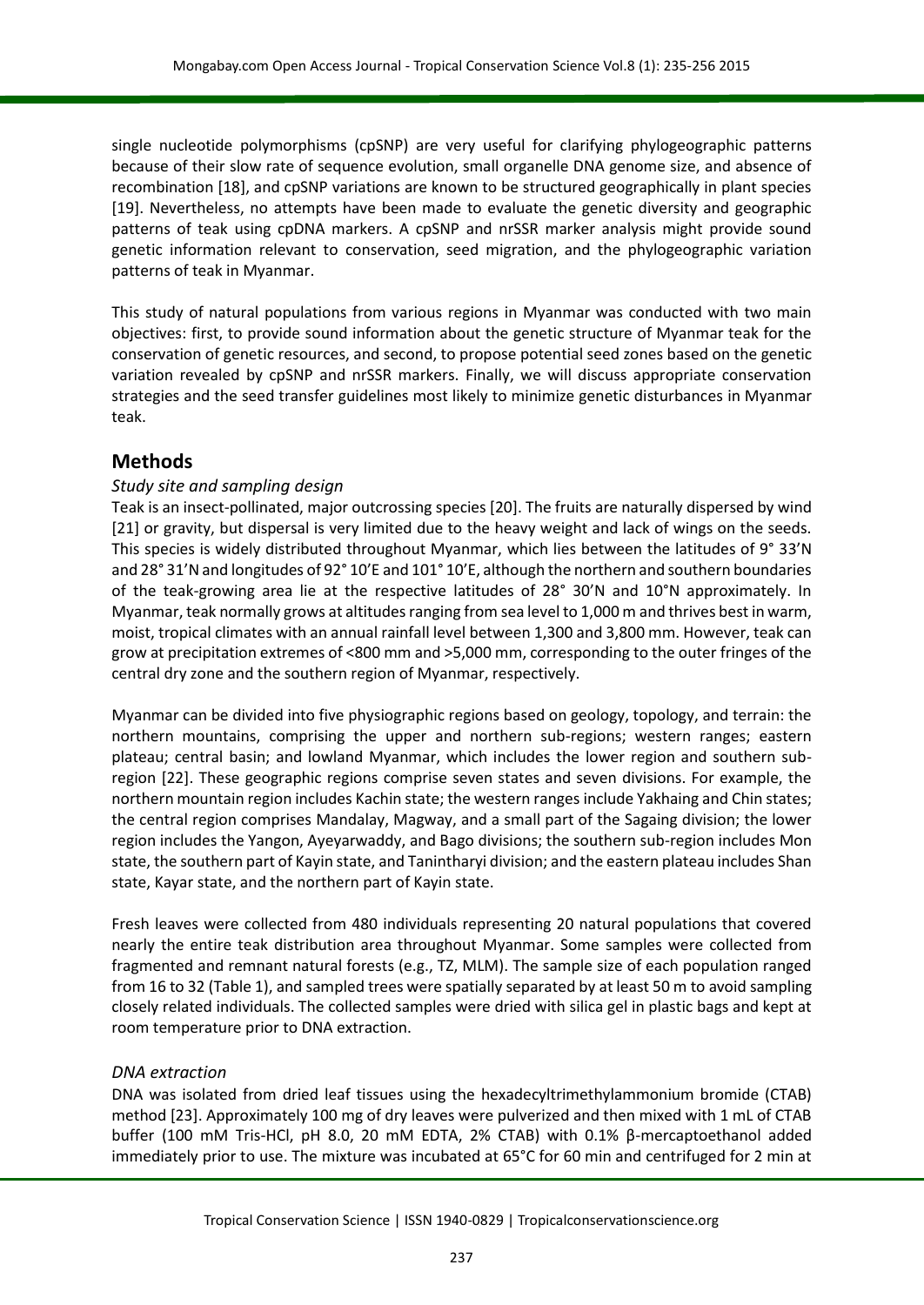13,000 *×g*, after which 600 µL of the supernatant were then transferred to a 1.5-mL microcentrifuge tube. The supernatant was mixed twice with phenol/chloroform/isoamyl alcohol (25:24:1) and shaken for 10 min, followed by centrifugation for 10 min at 12,000 *×g*. DNA was precipitated from the aqueous phase by adding a 0.1 volume of 3 M sodium acetate and 2.5 volumes of ethanol. The DNA precipitate was washed twice with 70% ethanol and dissolved in water. The quality of randomly selected DNA samples was determined using a NanoVue Plus Spectrophotometer (GE Healthcare and Life Sciences, Little Chalfont, UK).

| Region        | <b>Population Name</b>                 | Sample size Latitude Longitude |        |        | Altitude<br>(m) |
|---------------|----------------------------------------|--------------------------------|--------|--------|-----------------|
| $(1)$ Lower   | 1. Hlawkha (HKA)                       | 16                             | 17.020 | 96.118 | 34              |
|               | 2. Hmawbi (HMB)                        | 20                             | 17.352 | 96.057 | 99              |
|               | 3. Yangon (YGN)                        | 20                             | 16.792 | 96.159 | 23              |
| (2) Central   | 4. Kyaukpadaung (KPG)                  | 20                             | 20.806 | 95.574 | 364             |
|               | 5. Popa (PPA)                          | 20                             | 20.914 | 95.228 | 889             |
|               | 6. Seitphyu(SP)                        | 24                             | 21.063 | 94.477 | 286             |
|               | 7. Taungdwingyi (TDG)                  | 32                             | 20.081 | 95.617 | 189             |
|               | 8. Tharzi(TZ)                          | 24                             | 20.779 | 96.392 | 372             |
| $(3)$ Upper   | 9. Gangaw (GGW)                        | 32                             | 22.216 | 94.158 | 226             |
|               | 10. Hteechaik (HTK)                    | 24                             | 23.925 | 96.184 | 306             |
|               | 11. Indaw (IND)                        | 24                             | 23.617 | 95.719 | 334             |
|               | 12. Katha (KTA)                        | 24                             | 24.299 | 96.000 | 306             |
|               | 13. Pyinoolwin (POL)                   | 32                             | 21.817 | 96.300 | 520             |
| $(4)$ Eastern | 14. Naungkhio (NKO)                    | 32                             | 22.352 | 96.831 | 572             |
|               | 15. Moemeik (MMK)                      | 24                             | 23.073 | 96.643 | 267             |
|               | 16. Mabein (MB)                        | 26                             | 23.466 | 96.601 | 124             |
|               | (5) Southern 17. Hpa-an (HPN)          | 24                             | 16.867 | 97.653 | 108             |
|               |                                        | 24                             | 17.122 | 97.857 | 42              |
|               | 18. Halinebwe (HB)                     | 25                             | 17.225 | 97.228 | 134             |
|               | 19. Bilin (BLN)<br>20. Mawlamein (MLM) | 26                             | 16.468 | 97.627 | 17              |

Table 1. Locations and sample size of 20 natural teak populations in Myanmar. Letters in parentheses indicate abbreviated population names. The small m in parentheses indicates the altitude in meters.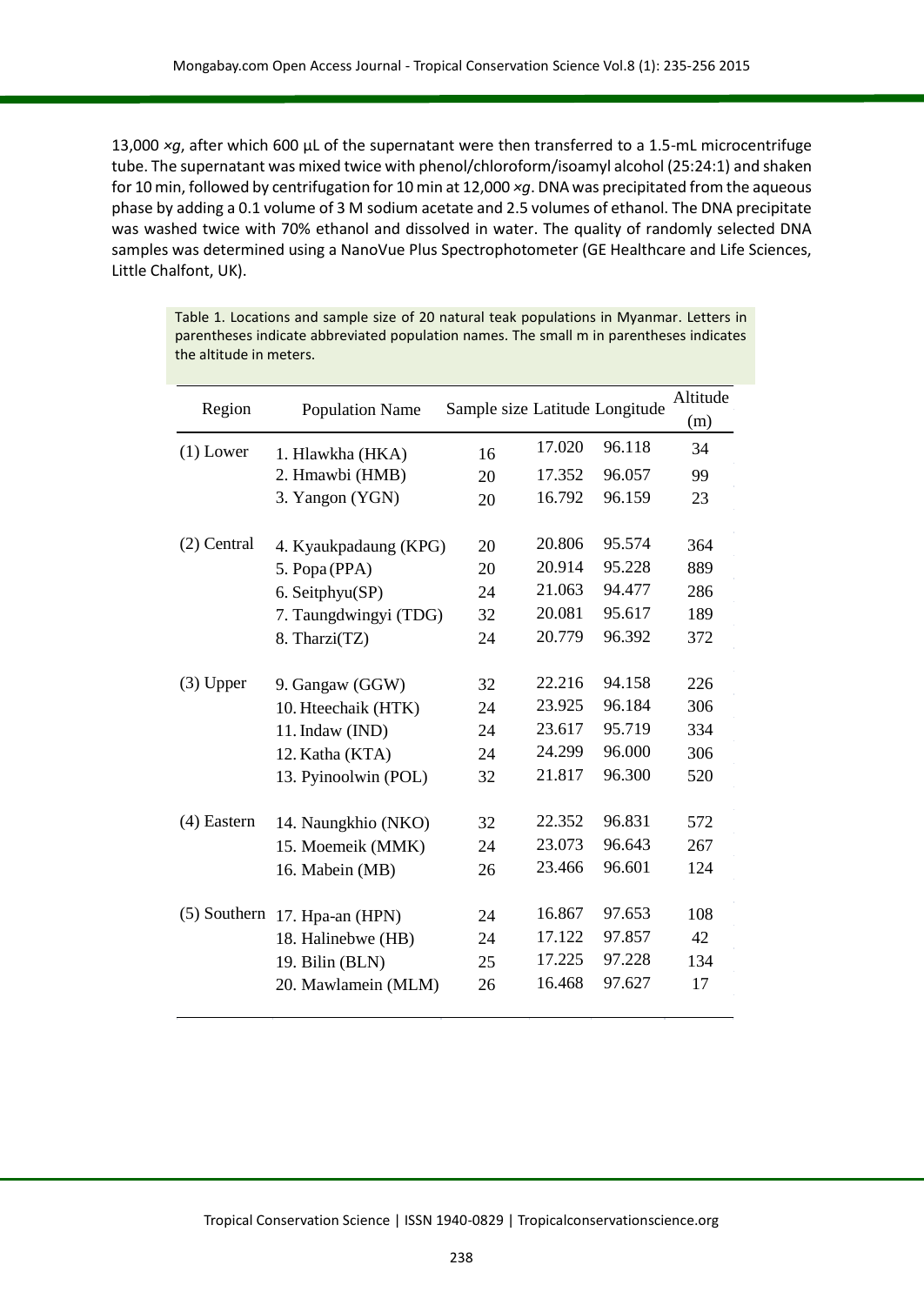### *DNA sequencing for the development of chloroplast markers*

The complete teak chloroplast genome nucleotide sequence was previously determined (GenBank Accession No. *NC020098*). To detect intra-specific genetic variation, partial genome walking was conducted using eight individuals and 58 PCR genome walking primers (Appendix 1). One individual was selected from each of eight populations**,** HMB, SP, TDG, NKO, GGW, KTA, HLB and MLM, which nearly cover the entire geographical and altitudinal range of the teak-growing area of Myanmar (Table 1)**.** DNA amplification was performed in a GeneAmp® PCR System 9700 (Applied Biosystems, Carlsbad, CA, USA) using the following program: 95°C for 1 min; 30 cycles of 94°C for 30 s, 58°C for 30 s, and 72°C for 60 s; and a final extension at 72°C for 10 min. PCR was performed in a volume of 10 µL, which contained 10 mM Tris-HCl, pH 9.0, 50 mM KCl, 1.5 mM MgCl<sub>2</sub>, 0.2 mM of each dNTP, 0.25  $\mu$ M of each primer, 20 ng of genomic DNA, and 0.1 U of *Taq* DNA polymerase (Life Technologies, Carlsbad, CA, USA). To remove excess dNTPs and primers, aliquots of each PCR product (5 μL) were purified with 2 μL of ExoSAP-IT reagent (Affymetrix, San Diego, CA, USA) during a 1 h incubation at 37°C, followed by exposure at 80°C for 15 min. Cycle sequencing was performed using the BigDye® 3.1 Terminator Cycle Sequencing kit (Applied Biosystems) as follows: 96°C for 1 min; 25 cycles of 96°C for 10 s, 50°C for 5 s, and 60°C for 4 min; and a final hold at 4°C according to the manufacturer's instructions. The sequencing primer (3.3 pmol**;** same sequence as the PCR primer), 1.0 µL of ABI Dye Terminator Ready-Reaction sequencing premix, and 1.5 µL of 5× sequence buffer were added to the template. Excess dye terminators were removed via ethanol precipitation. The extension products were evaporated to dryness under vacuum, resuspended in Hi-DiTM formamide (Applied Biosystems), incubated for 2 min at 95°C, and loaded onto an ABI PRISM® model 3130xl DNA sequencer (Applied Biosystems) according to the manufacturer's instructions. For sequence analysis and alignment, we used the software package Sequencher<sup>®</sup> 4.10.1 (Gene Codes Corporation, Ann Arbor, MI, USA).

### *Chloroplast SNP genotyping*

We successfully designed three new teak chloroplast SNP markers based on polymorphisms identified in our analysis of intraspecific variation in the teak chloroplast genome. SNP genotyping was conducted via a primer extension-based method with the ABI PRISM SNaPshot Multiplex Kit (Applied Biosystems). Based on the flanking sequences of the target SNPs, a locus-specific primer pair (LSP) and extension primer (EP) were designed for each SNP (Appendix 2). The LSPs were designed to anneal at 58–60°C. Multiplex PCR was performed in a 10 μL total volume with the QIAGEN multiplex PCR Kit (QIAGEN, USA); each reaction contained 2x QIAGEN Multiplex PCR Master Mix, 0.25 µM of each primer, and 20 ng of template DNA. PCR amplification and purification were performed using the same protocols as described above. A single-base extension reaction was conducted using the ABI PRISM SNaPshot Multiplex Kit (Applied Biosystems). The reaction was conducted in a total volume of 10 μL, which contained 2 μL of ExoSAP-treated PCR product, 0.2 μM of each EPs, 1× SNP reaction buffer, and 0.50 μL of ABI PRISM SNaPshot Multiplex Kit. The thermal cycler program was run according to the manufacturer's recommendations. To dissolve the unincorporated fluorescent ddNTP, the SNaPshot product cleanup was performed with shrimp alkaline phosphatase (SAP; USB Corp., USA): 1 μL (1U) was added to 5 μL of SNaPshot product; the mixture was briefly centrifuged and incubated at 37°C for 1 h for digestion, followed by 80°C for 15 min to terminate the reaction. For analysis, 1  $\mu$ L of SAPtreated product was mixed with 9.8 μL of HiDi™ formamide and 0.2 μL of GeneScan 120 LIZ size standard (Applied Biosystems). Data were generated after performing capillary electrophoresis on an automated sequencer (ABI 3130 Genetic Analyzer; Applied Biosystems) and analyzed using GeneMapper analysis software, version 4.0 (Applied Biosystems).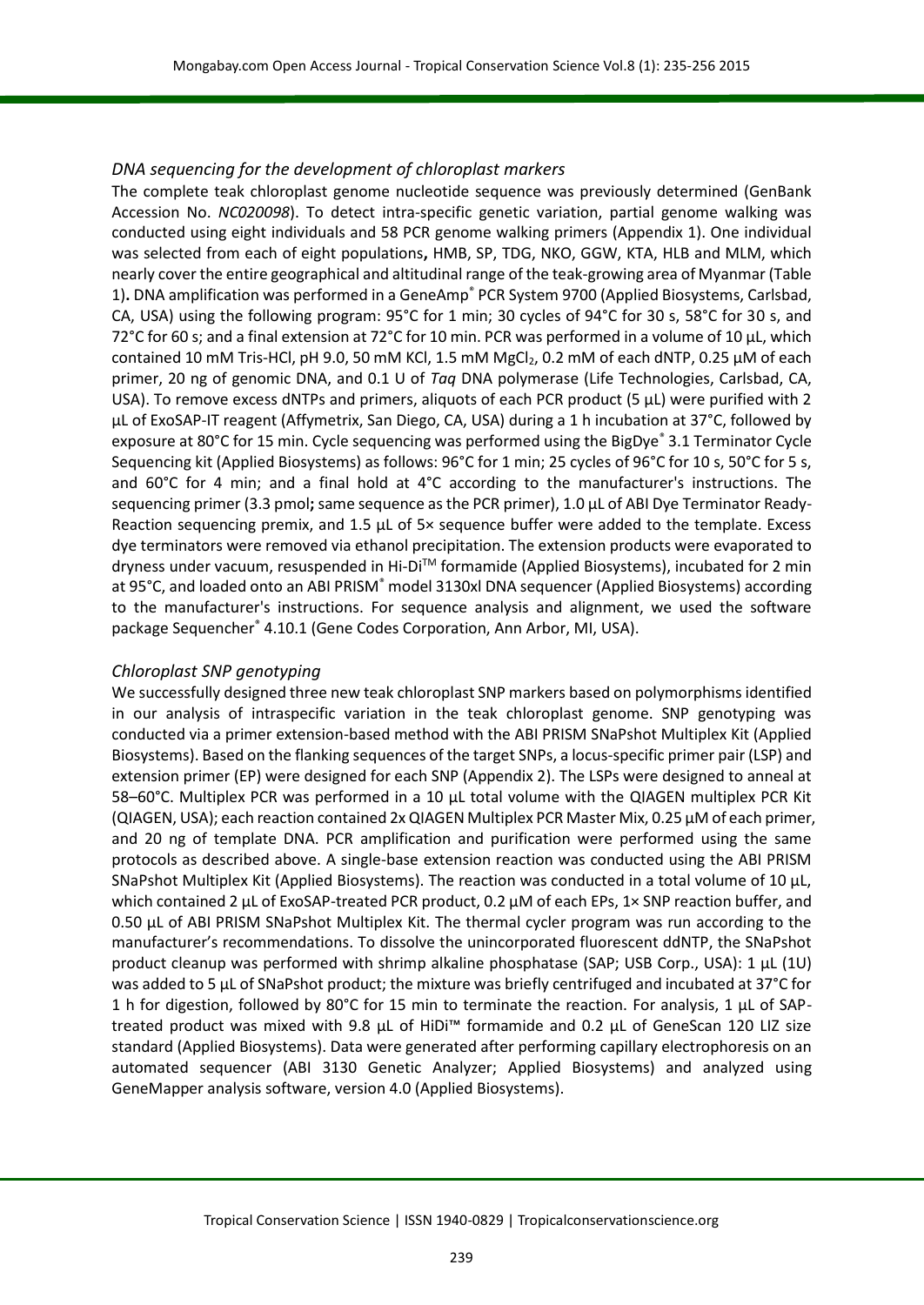#### *Nuclear microsatellite genotyping*

For nrSSR analysis, eleven nuclear microsatellite primer pairs [14] that yielded high levels of polymorphism and clear peaks (Teak-A06, Teak-B07, Teak-B03, Teak-H10, Teak-Da12, Teak-F01, Teak-F02, Teak-A11, Teak-F05, Teak-B02, and Teak-C03) were used in this study. Multiplex PCR was performed according to the manufacturer's protocol (QIAGEN Multiplex PCR kit; QIAGEN, Venlo, The Netherlands) in a final volume of 10 µL. Four fluorescently labeled (labels: FAM, NED, PET, and VIC) primers were multiplexed. Amplifications were performed in a thermal cycler (Bio-Rad T100 $\text{TM}$ ; Bio-Rad, Tokyo, Japan) with an initial denaturation step at 95°C for 15 min; 30 cycles of denaturation at 94°C for 30 s, annealing at 57°C for 90 s, and extension at 72°C for 1 min; and a final extension at 60°C for 30 min for all primers. Multiplexed PCR products were diluted 10-fold with sterilized water, and 1  $\mu$ L of the diluted product was mixed with Hi-Di<sup>TM</sup> formamide and GeneScan 600 LIZ size standard (Applied Biosystems). PCR product electrophoresis was performed on an ABI 3130xl sequencer (Applied Biosystems), and alleles were scored using GeneMapper software. If many artifacts and peaks with abnormally high fluorescence intensities were detected, independent PCR reactions were conducted to confirm the amplification.

#### *Data analysis*

For chloroplast data analysis, the gene diversity of each population was calculated using CONTRIB ver. 1.02 [24]. Haplotypes occurring at a frequency of <5% of the total samples were defined as rare haplotypes [25]. Two measures of population differentiation, G<sub>ST</sub> and  $N_{ST}$ , were compared using the programs PERMUTE and CPSSR version 2.0 [26].  $G_{ST}$  incorporates haplotype frequencies, whereas  $N_{ST}$ accounts for differences between haplotypes. To infer the genealogical relationships among haplotypes, a network analysis based on parsimony methods was conducted using TCS [27]. The proportion of each haplotype per population was computed and mapped to visualize the haplotype distribution. The CONTRIB version 1.02 software package [24] was used to assess the conservation value of a particular population; this estimates the contribution of each population to the total diversity in terms of genetic diversity and differentiation.

For nrSSR analysis, FSTAT ver. 2.9.3 [28] was used for the calculation of genetic diversity parameters such as the expected heterozygosity ( $H_{E}$ ), allelic richness (R) and fixation index ( $F_{IS}$ ) of each population. Moreover, genetic diversity parameters ( $H<sub>E</sub>$  and *R*), fixation indices ( $F<sub>IS</sub>$ ), genetic differentiation among populations ( $F_{ST}$ ) of each group, and the significance of differences in each parameter among regions were measured using the same software. The Lositan software package [25] was used to detect outlier loci (non-neutral loci) in order to evaluate the neutral genetic diversity of teak. Genetic clusters of 20 natural populations and  $F_{ST}$  estimates between the clusters were generated using the program STRUCTURE ver. 2.3 [29], which was run for 15 iterations using the admixture model and a number of clusters (*K*) ranging from 1 to 10 with a burn-in length of 100,000 and a run length of 100,000 iterations. The most suitable number of clusters was inferred from the delta (*K*) statistic [30]. The average proportion of ancestry among individuals in each population was calibrated. Bottleneck version 1.2.02 [31] was used to examine the bottleneck effect on studied populations.

Putative genetic boundaries within the sampling regions were identified using Barrier software version 2.2 [32] according to the Euclidean distance in the cpSNP dataset and Nei's genetic distance in the nrSSR dataset. For an analysis of molecular variance (AMOVA), populations were grouped based on the combined cpSNP and nrSSR barrier results, and hierarchical AMOVAs were performed to determine the different genetic hierarchies among groups, among populations within a group, and among individuals within populations for both markers using Arlequin ver. 2.0 [33]. Significance testing was conducted with 1,000 permutations at each level. Spatial genetic structure was investigated using the logarithm of geographic distance in the range of 32–889 km and the pair-wise genetic distance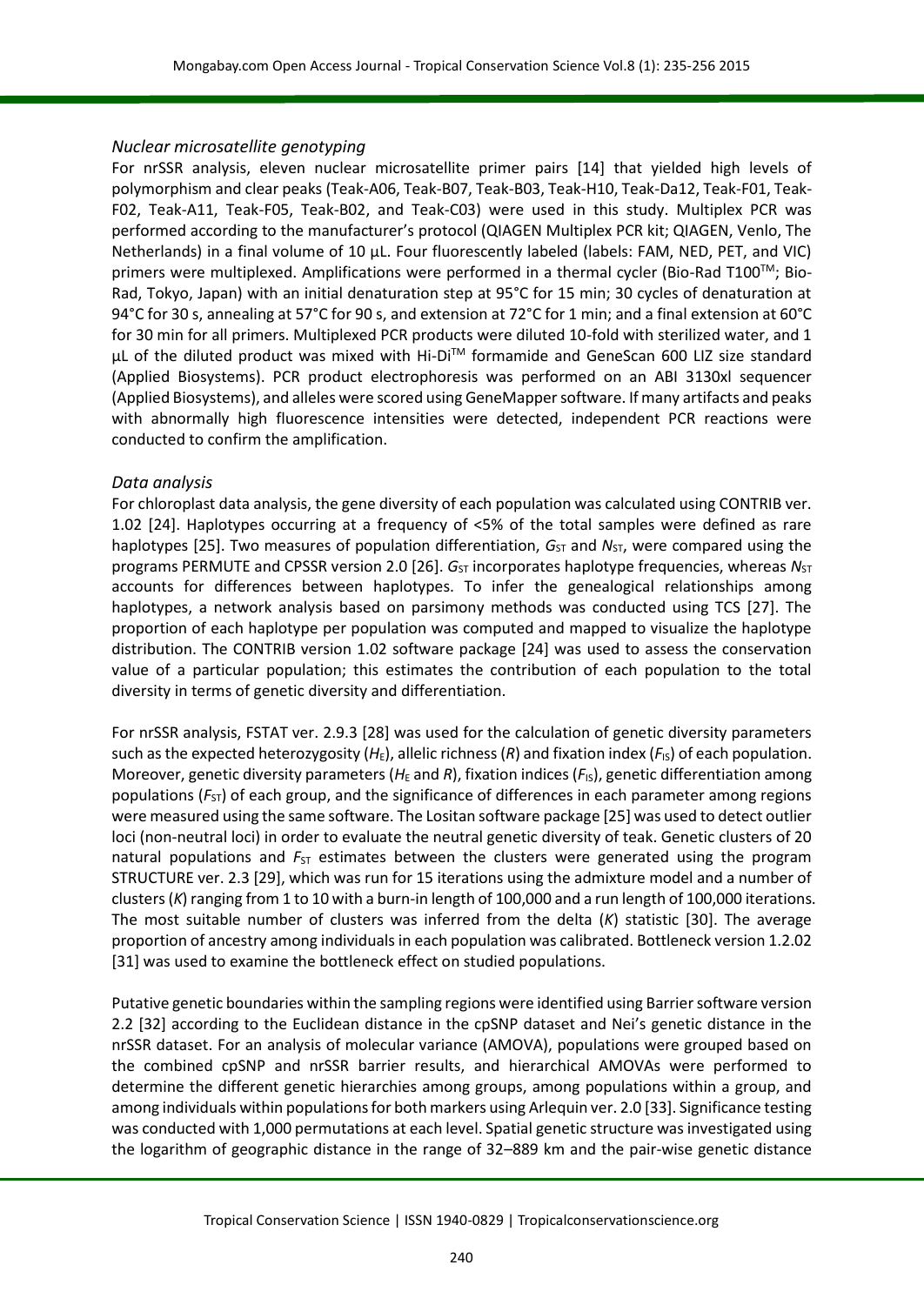*F*<sub>ST</sub>/(1 − *F*<sub>ST</sub>), which was based on Mantel's test as performed with 1,000 permutations using GeneAlex 6.5 [34].

### **Results**

#### *Chloroplast polymorphism*

A total of 43,734 base pairs, excluding missing data and gaps, were sequenced in eight individuals using 58 walking primers (Appendix 1). Three variable sites, all SNPs, were detected; two were in intergenic spaces (IGS), a G/T mutation in the *psbK-psbI* IGS and AAA/TTT in the *trnK-rps*16 IGS and one, C/A, occurred in the *rpl*16 intron. Fragments of these three variable sites were used to develop chloroplast markers with which to investigate geographic variations in Myanmar teak (Appendix 2).

#### *Geographic variation revealed by cpSNP markers*

A cpSNP variation analysis identified four haplotypes in 20 natural populations (Table 2). The frequency of H1 was highest (84%), and this haplotype was the most common in all populations except TDG and HMB, whereas H2 was the rarest haplotype (3%). Although the frequencies of H3 (6%) and H4 (7%) were relatively low, these haplotypes were detected in many populations. No private haplotype was found in any population. The gene diversity ranged from 0.000 to 0.565, with a mean value of 0.173 (Table 3, Fig. 1). The highest level of gene diversity was observed in the KTA population from the upper region, followed by the HMB and TDG populations from the lower and central regions, respectively. At the regional level, the lower region and eastern regions harbored the highest (0.249) and lowest gene diversity (0.075), respectively. Half of the 20 populations, mostly those from the central region, were monotypic and fixed for the common haplotype (H1), whereas the remaining populations were polytypic and contained two to four haplotypes. The overall  $F_{ST}$  value using cpDNA markers was 0.293 (Table 3). The measure of population differentiation,  $G_{ST}$  = 0.346, was higher than the *N<sub>ST</sub>* value of 0.302. The geographic distribution of the chloroplast haplotype frequency in each population and the star-shaped parsimony haplotype network, in which each haplotype is distinguished by a single mutation, are shown in Fig. 1. The rare haplotype H2 occurred mainly in the southern region; it was also present in HMB, TDG, and POL from the lower, central, and upper regions, respectively, but not in the eastern region. The H3 haplotype was absent from the central populations, and H4 was not found in the southern and eastern regions. The highest frequency of H4 was observed in TDG, the only polytypic population in the central region. The assessment of populations to prioritize for conservation depicted stronger contributions of the HMB, TDG, KTA, and POL populations to the total diversity in terms of their high levels of genetic diversity (Fig. 2).

| Polymorphic sites psbK-psbI rpl 16 trnK-rps 16 |   |                             |   |
|------------------------------------------------|---|-----------------------------|---|
| Haplotye                                       |   |                             |   |
| H1                                             | G | $\mathcal{C}_{\mathcal{C}}$ | T |
| H <sub>2</sub>                                 | T | $\mathcal{C}$               | т |
| H <sub>3</sub>                                 | G | A                           | Т |
| H4                                             | G | C                           | А |
|                                                |   |                             |   |

Table 2. Polymorphic sites and chloroplast DNA haplotypes according to a SNaPshot analysis.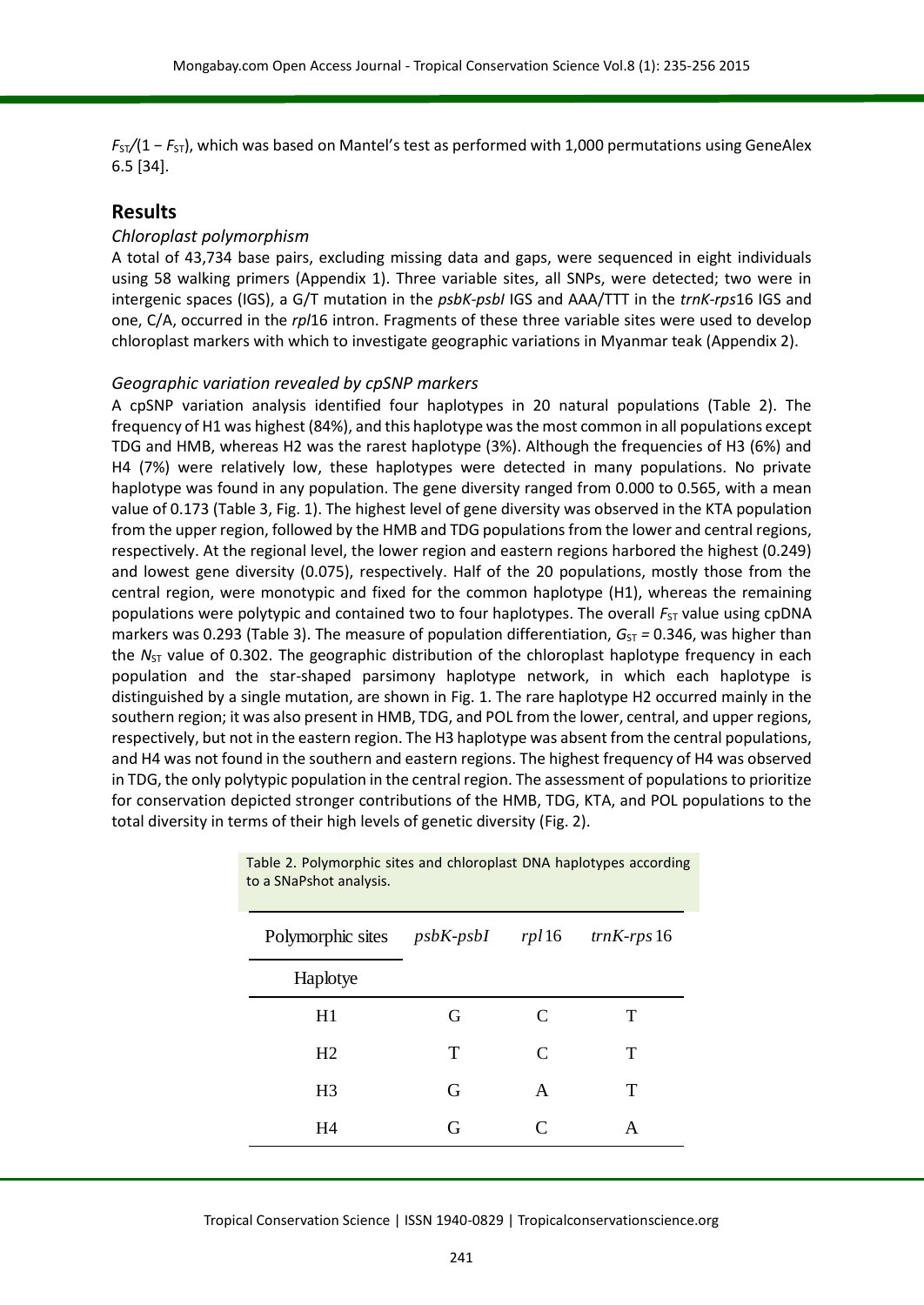

**chloroplast single nucleotide polymorphism markers. The population numbers and abbreviations correspond to those used in Table 1. Black lines show the administrative boundaries of states and divisions. Yellow lines show the regional boundaries and overlap some administrative boundary lines. The circle sizes are proportional to the sample size of each population.**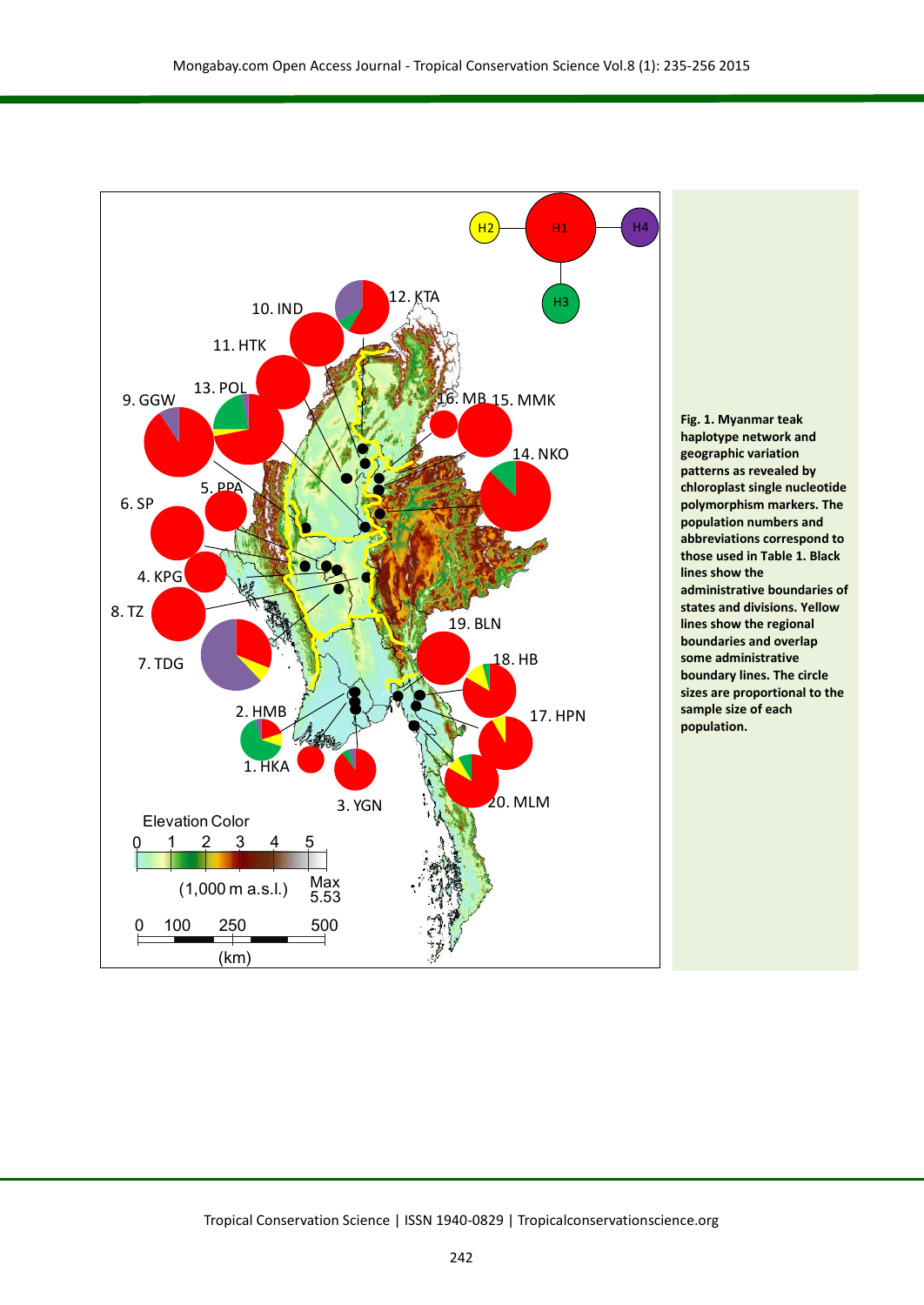

**Fig. 2. Contribution (CT%) of each population to total diversity in terms of genetic diversity and differentiation from other populations. The population abbreviations correspond to those used in Table 1.**

#### *Genetic structure revealed by nrSSR*

Of the 11 nuclear microsatellite loci, one outlier (Teak-B03) was excluded from the nuclear microsatellite dataset analysis. Regarding the average genetic diversity statistics, the expected heterozygosity ( $H<sub>E</sub>$ ) and allelic richness (R) were 0.652 and 5.76, respectively (Table 3). The range of genetic diversity indices in these populations among 10 loci varied with respect to both the expected heterozygosity (*H*E), which ranged from 0.530 to 0.763, and the allelic richness (*R*), which ranged from 3.09 to 8.29. The minimum and maximum fixation indices ( $F$ <sub>IS</sub>) were −0.148 for the HMB population and 0.076 for the MMK population. The genetic differentiation among 20 populations was 0.094. At the regional level, the genetic diversity estimates and *F*-statistics of each group are shown in Table 3. The lower region possessed the highest genetic diversity in terms of  $H<sub>E</sub>$  (0.712) and *R* (7.28), whereas the southern region exhibited the lowest for both values (Table 3). The highest  $F_{ST}$  value (0.097) and lowest *F*<sub>IS</sub> (−0.091) were found in the eastern populations, whereas the lowest *F*<sub>ST</sub> value (0.017) and highest *F*<sub>IS</sub> (0.040) were found among the lowland populations. Significant differences among regional groups were detected in terms of allelic richness (*p* = 0.012), expected heterozygosity (*p* = 0.011), and  $F_{1S}$  ( $p = 0.02$ ).

When a Bayesian clustering approach was implemented via STRUCTURE analysis, a maximum delta *K* value of 4 was detected. Using this value, we grouped the 20 populations of Myanmar teak into four genetic clusters (Fig. 3). The greatest genetic differentiation between clusters (F<sub>ST</sub>) was observed in cluster III (0.310), followed by clusters IV (0.264), II (0.128), and I (0.037). Cluster I predominated in the lower and central regions, cluster II was dominant among populations from the upper and eastern regions apart from the KTA and NKO populations, and cluster IV was present mainly in the southern region and TDG population. Cluster III was predominant in two populations (POL and NKO) that were from different regions but were geographically close. Of these 20 populations, 16 exhibited a significant bottleneck effect under the stepwise mutation model, but only two populations (HMB and YGN) showed significant bottleneck effect under infinite assumption model.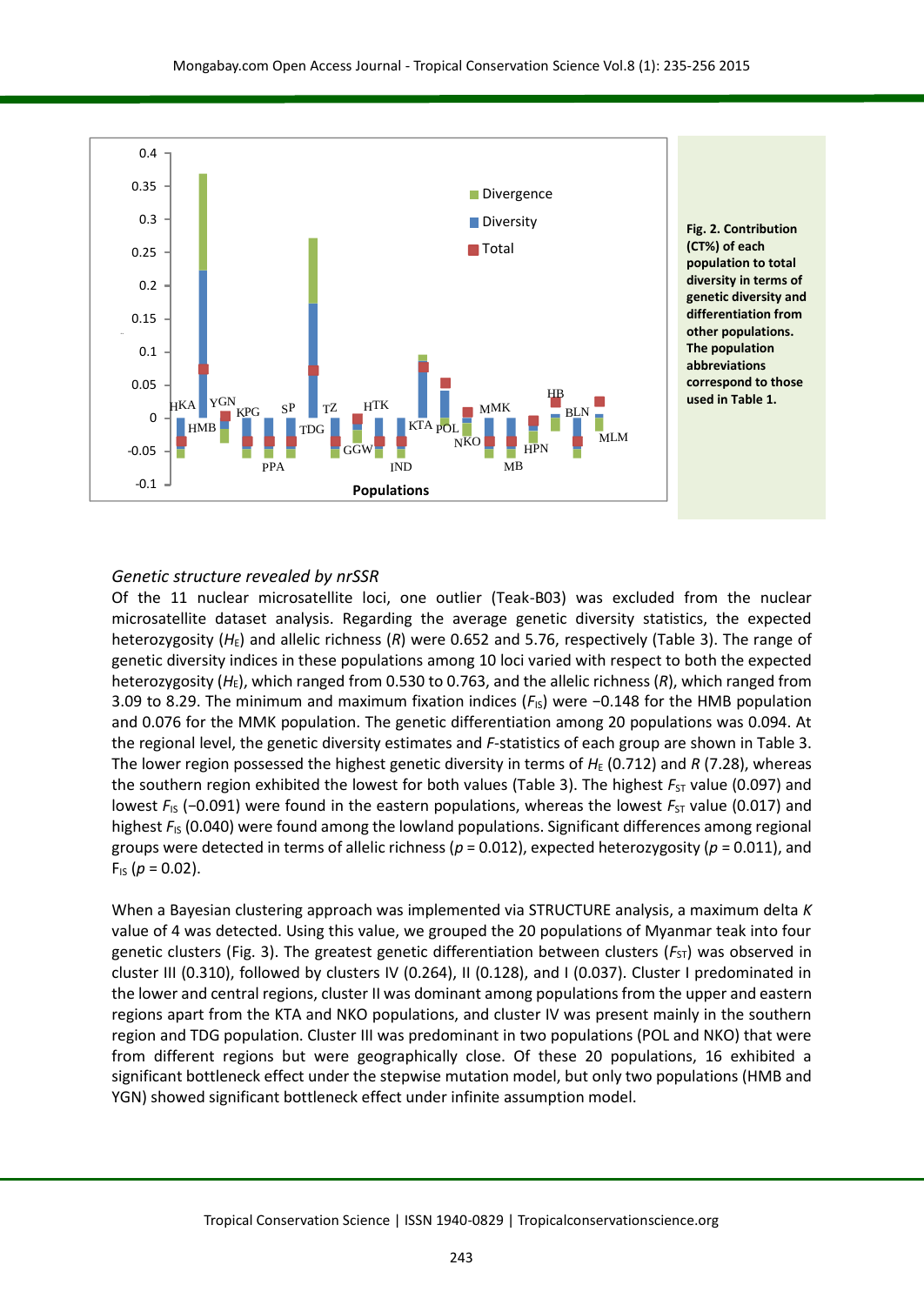Table 3. Statistical summary of the diversity revealed by the chloroplast single nucleotide polymorphism and nuclear simple sequence repeat markers in 20 teak populations. *A,* number of alleles; R, allelic richness; H<sub>O</sub>, observed heterozygosity; H<sub>E</sub>, expected heterozygosity; F<sub>IS</sub>, fixation index; *F<sub>ST</sub>*, genetic differentiation among populations. Populations with asterisks indicate those with bottleneck effects at different significance levels. \* *p* < 0.05, \*\**p* < 0.001,  $***p < 0.001$ .

| cpSNP<br>nrSSR |            |                |      |                          |                  |                |                  |                  |                 |             |                   |                |
|----------------|------------|----------------|------|--------------------------|------------------|----------------|------------------|------------------|-----------------|-------------|-------------------|----------------|
|                | No. Region | Pop.           | N    | No. of<br>haplotype      | $\boldsymbol{h}$ | $F_{\rm \,ST}$ | $\boldsymbol{A}$ | $\boldsymbol{R}$ | $H_0$           | $H_{\rm E}$ | $F_{\,\rm IS}$    | $F_{\rm \,ST}$ |
|                | Lower      |                |      |                          |                  |                |                  |                  |                 |             |                   |                |
| 1              |            | HKA**          | 16   | $\mathbf{1}$             | $\boldsymbol{0}$ |                | 5.90             | 5.90             | 0.631           | 0.660       | 0.044             |                |
| $\overline{c}$ |            | HMB**          | 20   | $\overline{4}$           | 0.55             |                | 8.20             | 7.64             | 0.650           | 0.703       | 0.076             |                |
| $\overline{3}$ |            | YGN**          | 20   | 3                        | 0.2              |                | 8.90             | 8.29             | 0.760           | 0.763       | 0.004             |                |
|                |            | Mean           | 19   | 2.67                     | 0.25             |                |                  | 7.28             | 0.684           | 0.712       | 0.04              | 0.017          |
|                | Central    |                |      |                          |                  |                |                  |                  |                 |             |                   |                |
| 4              |            | KPG*           | 20   | $\mathbf{1}$             | $\boldsymbol{0}$ |                | 6.70             | 6.22             | 0.640           | 0.677       | 0.055             |                |
| 5              |            | <b>PPA</b>     | 20   | $\mathbf{1}$             | $\overline{0}$   |                | 5.70             | 5.48             | 0.685           | 0.661       | $-0.036$          |                |
| 6              |            | <b>SP</b>      | 24   | $\,1$                    | $\boldsymbol{0}$ |                | 6.00             | 5.51             | 0.633           | 0.648       | 0.022             |                |
| 7              |            | $TDG*$         | 32   | $\overline{4}$           | 0.54             |                | 8.20             | 6.61             | 0.675           | 0.683       | 0.011             |                |
| 8              |            | TZ*            | 24   | 1                        | $\boldsymbol{0}$ |                | 8.10             | 7.03             | 0.675           | 0.718       | 0.060             |                |
|                |            | Mean           | 24   | 1.6                      | 0.108            |                |                  | 6.17             | 0.663           | 0.678       | 0.023             | 0.067          |
|                | Upper      |                |      |                          |                  |                |                  |                  |                 |             |                   |                |
| 9              |            | <b>GGW</b>     | 32   | $\overline{c}$           | 0.18             |                | 5.40             | 4.77             | 0.588           | 0.618       | 0.049             |                |
| 10             |            | HTK*           | 24   | $\mathbf{1}$             | $\boldsymbol{0}$ |                | 6.20             | 5.60             | 0.629           | 0.633       | 0.007             |                |
| 11             |            | $\text{IND}^*$ | 24   | $\mathbf{1}$             | $\boldsymbol{0}$ |                | 6.30             | 5.73             | 0.609           | 0.640       | 0.048             |                |
| 12             |            | KTA*           | 24   | 3                        | 0.57             |                | 7.50             | 6.67             | 0.750           | 0.719       | $-0.043$          |                |
| 13             |            | POL            | 32   | $\overline{\mathcal{A}}$ | 0.45             |                | 9.40             | 7.50             | 0.693           | 0.730       | 0.050             |                |
|                |            | Mean           | 27.2 | 2.2                      | 0.24             |                |                  | 6.05             | 0.652           | 0.669       | 0.025             | 0.078          |
|                | Eastern    |                |      |                          |                  |                |                  |                  |                 |             |                   |                |
| 14             |            | <b>NKO</b>     | 32   | $\mathfrak{2}$           | 0.23             |                | 4.60             | 4.24             | 0.672           | 0.634       | $-0.059$          |                |
| 15             |            | <b>MMK</b>     | 24   | $\mathbf{1}$             | $\boldsymbol{0}$ |                | 5.20             | 4.77             | 0.717           | 0.624       | $-0.148$          |                |
| 16             |            | $MB^*$         | 26   | 1                        | $\boldsymbol{0}$ |                | 5.00             | 5.00             | 0.613           | 0.574       | $-0.068$          |                |
|                |            | Mean           | 27.3 | 1.3                      | 0.08             |                |                  | 4.67             |                 | 0.674 0.618 | $-0.091$ 0.097    |                |
|                | Southern   |                |      |                          |                  |                |                  |                  |                 |             |                   |                |
| 17             |            | <b>HPN</b>     | 24   | $\overline{c}$           | 0.16             |                | 4.60             | 4.27             | 0.638           | 0.576       | $-0.107$          |                |
| 18             |            | $HB*$          | 24   | 3                        | 0.3              |                | 7.20             | 6.28             | 0.629           | 0.671       | 0.062             |                |
| 19             |            | <b>BLN</b>     | 25   | $\mathbf{1}$             | $\boldsymbol{0}$ |                | 3.20             |                  | 3.09 0.529      | 0.530       | 0.002             |                |
| 20             |            | $MLM*$         | 26   | 3                        | 0.3              |                | 5.00             | 4.54             | 0.500           |             | $0.577$ $0.134**$ |                |
|                |            | Mean           | 24.8 | 2.25                     | 0.19             |                |                  | 4.54             |                 | 0.574 0.588 | 0.025             | 0.080          |
|                |            | Overall (mean) | 25   | $\overline{c}$           |                  | 0.173 0.293    |                  |                  | 6.37 5.76 0.646 | 0.652       | 0.002             | 0.094          |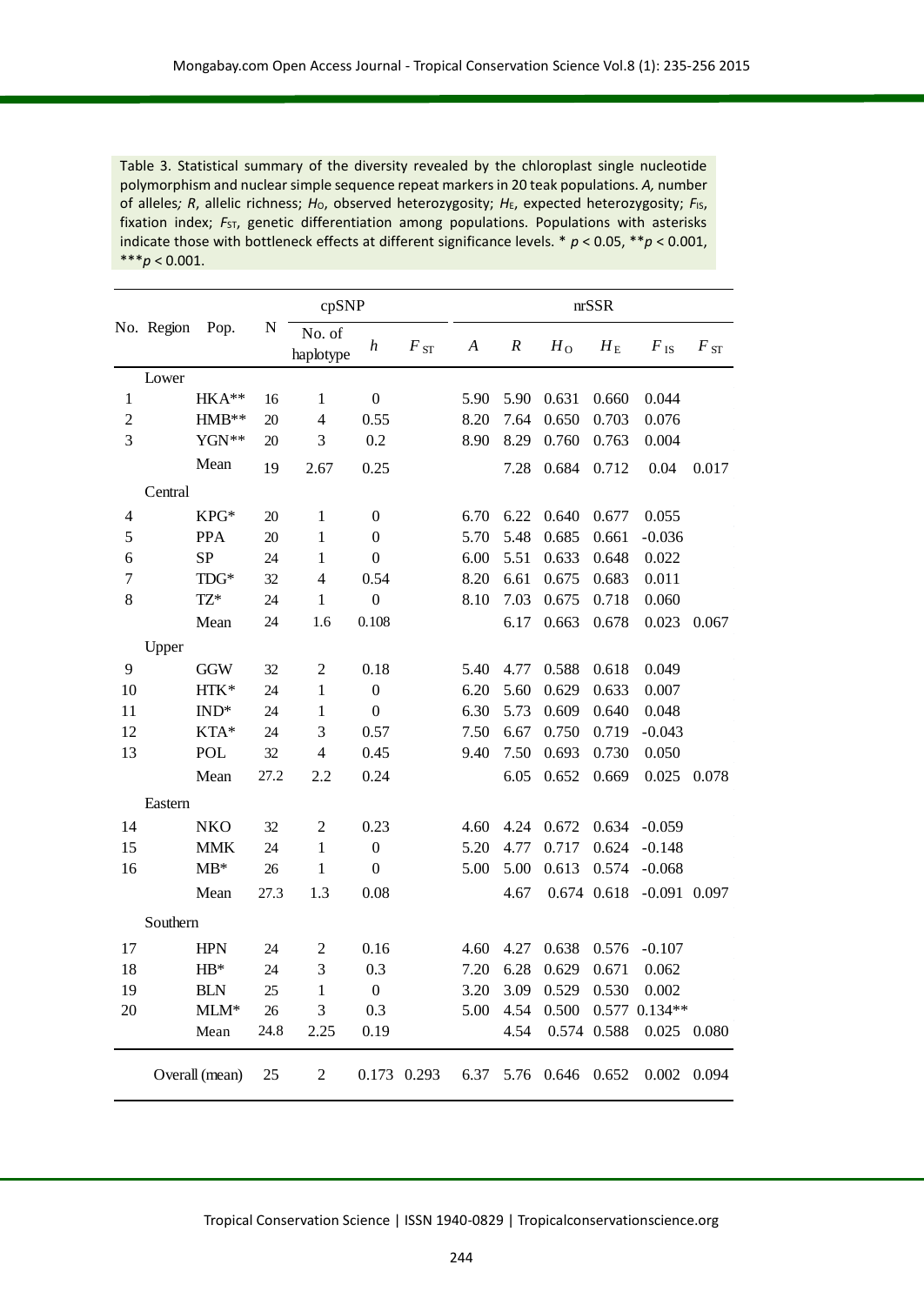

**Fig. 3. Myanmar teak genetic structure and geographic variation as detected using nuclear simple sequence repeat markers. The population numbers and abbreviations correspond to those used in Table 1. Yellow lines show the regional boundaries and overlap some black lines that indicate the administrative boundaries of states and divisions. The sizes of the circles are proportional to the sample size of each population.**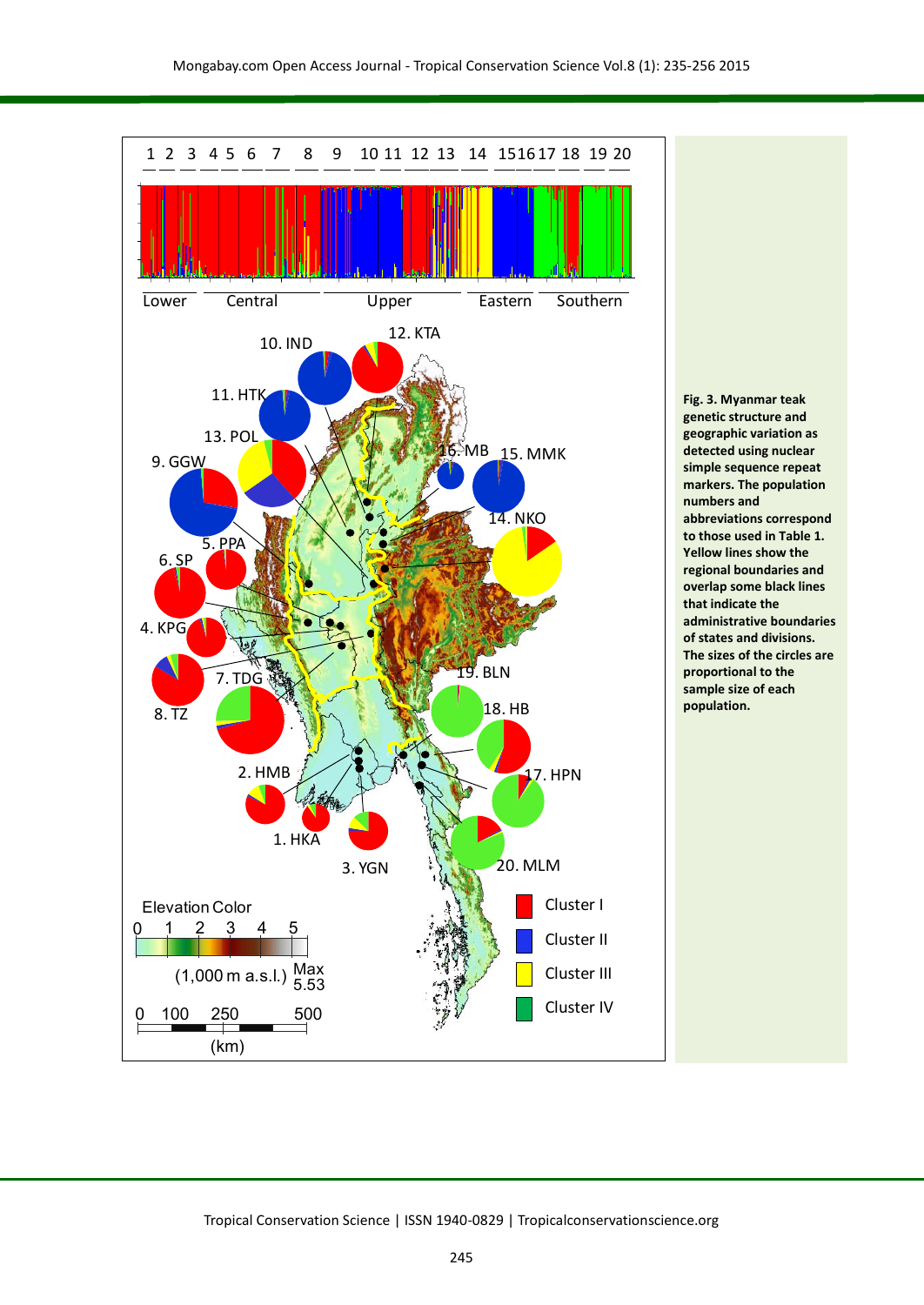#### *Geographic variation and genetic differentiation*

The KTA, TDG, and HMB populations were not included in any cpSNP marker groups (Fig. 4a), and the KTA, GGW, and NKO populations also were separated from the nrSSR marker groups (Fig. 4b) according to the barrier results. The boundaries between the lower and southern regions as determined with nrSSR markers were used for grouping because of the high cluster IV F<sub>ST</sub> value, although the genetic boundaries between those regions were incongruent. Therefore, an identification of genetic boundaries based on cpSNP markers and nrSSR generally yielded four groups (Fig. 4c) that were used for AMOVA. Those groups likely corresponded to geographic regions (e.g., upper and eastern regions group, central populations group, lower region group, and southern region group). The AMOVA results revealed that the same amount of genetic variation accounted for the different groups generated using both types of markers. Significant genetic variations were observed at all hierarchical levels (Table 4). No significant isolation by distance (IBD) pattern was detected using cpSNP markers (*r* = −0.049, *p* = 0.503), whereas the nrSSR markers revealed a significant pattern (*r* = 0.333,  $p = 0.002$ ).

> Table 4. Results of an analysis of molecular variance (AMOVA) involving the chloroplast single nucleotide polymorphism (cpSNP) and nuclear simple sequence repeat (nrSSR) markers. Groups are identified based on the genetic boundaries from the cpSNP and nrSSR marker barrier results.

| Source of variation               | df  | Sum of<br>squares | Variance<br>components | Percentage of<br>variation | <b>Fixation Indices</b>               |
|-----------------------------------|-----|-------------------|------------------------|----------------------------|---------------------------------------|
| cpSNP                             |     |                   |                        |                            |                                       |
| Among groups                      | 3   | 4.93              | 0.006                  | $\overline{4}$             | $F_{\text{CT}} = 0.044, p < 0.001$    |
| Among populations<br>within group | 15  | 14.10             | 0.035                  | 26                         | $F_{ST} = 0.303, p < 0.001$           |
| Within populations                | 440 | 41.70             | 0.095                  | 70                         | $F_{\text{SC}} = 0.271, p < 0.001$    |
| Total                             | 458 | 60.72             | 0.136                  | 100                        |                                       |
| mSSR                              |     |                   |                        |                            |                                       |
| Among groups                      | 3   | 135.12            | 0.131                  | $\overline{4}$             | $F_{\text{CT}} = 0.037, p < 0.001$    |
| Among populations<br>within group | 15  | 227.01            | 0.252                  | 7                          | $F_{ST} = 0.108, p < 0.001$           |
| Within populations                | 893 | 2824.58           | 3.163                  | 89                         | $F_{\text{SC}} = 0.074$ , $p < 0.001$ |
| Total                             | 911 | 3186.71           | 3.546                  | 100                        |                                       |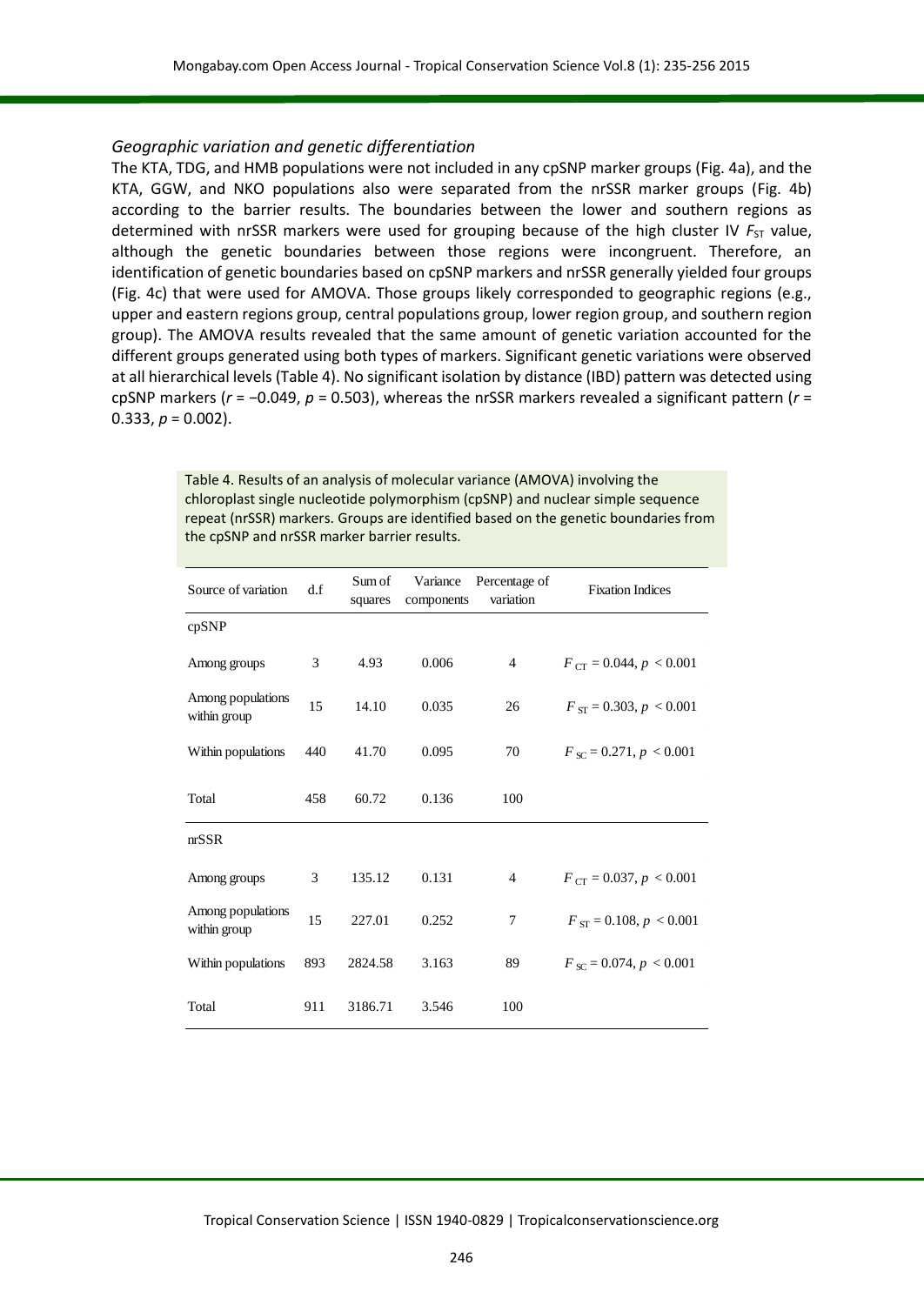**Fig. 4. a: Identification of genetic boundaries based on chloroplast single nucleotide polymorphism (cpSNP) markers. The segment values indicate the Euclidean distances between the separated populations. The segment thicknesses correspond to the Euclidean distance values. b: Identification of genetic boundaries based on nuclear simple sequence repeat (nrSSR) markers. The segment values represent Nei's genetic distances between the separated populations. c: Identification of genetic boundaries based on the combined cpSNP and nrSSR barrier results. Black lines indicate the congruent boundary segments for both the cpSNP and nrSSR barrier results. Red lines indicate the boundary segments demonstrated by the nrSSR barrier results.**



### **Discussion**

#### *Geographic variation revealed by chloroplast SNP markers*

Due to teak's limited seed dispersal ability, we expected clear geographic patterns in Myanmar teak would be detected using cpSNP markers. However, the significantly higher  $N_{ST}$  relative to  $G_{ST}$  indicated the lack of a phylogeographic structure and randomized teak haplotype distribution at cpSNP markers. Using maternally inherited markers, tree species are typically shown to exhibit strong genetic differentiation among populations, with  $F_{ST}$  values exceeding 0.6 (average: 0.764) [18]. Therefore, the overall cpSNP-based  $F_{ST}$  of Myanmar teak populations (0.293) was quite low in term of tree species. The lack of phylogeographic structure, star-shaped haplotype network pattern, and low *FST* values indicated recent colonization from a small number of Myanmar teak founders and therefore insufficient time for the occurrence of mutation in long-lived species. The predominant distribution of a single haplotype (H1) throughout much of the range suggested a bottleneck effect at the time of postglacial recolonization. In fact, we detected significant bottleneck effects in 16 of the 20 populations under stepwise mutation model in this study. In contrast to the distribution of H1, the rare haplotype H2 occurred mainly in the southern region, but not the eastern region. The haplotype H3 was absent from the central region, whereas the haplotype H4 was not found in southern and eastern regions. Therefore, rare haplotypes exhibit geographic patterns, despite the wide distribution of the major haplotype throughout Myanmar.

#### *Genetic diversity and genetic structure revealed by nrSSR markers*

In the nrSSR analysis, the populations in the lower region exhibited the greatest genetic diversity and allelic richness (Table 3). The lower populations are located near the Bago Mountains, an area that is considered the home of Myanmar teak [35]. In temperate or boreal forests, populations that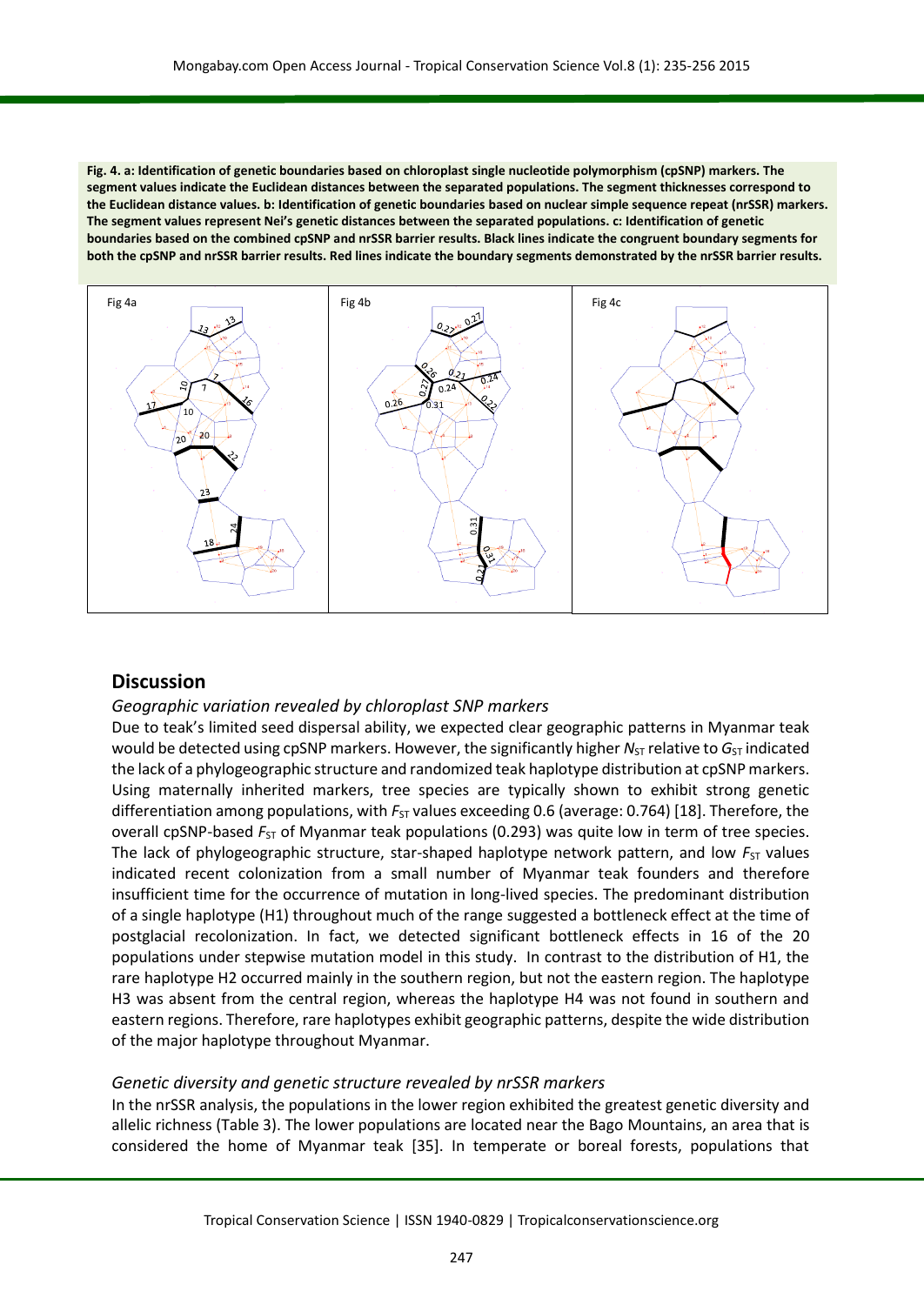possessed high levels of genetic diversity, allelic richness, and geographic clustering of rare alleles acted as refuges during the LGM [36] and might have derived from an ancestral population or an admixture of different refuges [37]. In contrast, the southern populations exhibited the lowest diversity found in Myanmar (Table 3). A small population size and isolation generally result in low genetic diversity [37]. Forest fragmentation has occurred in the southern region and resulted in decreased population sizes and increased isolation, which might explain the low genetic diversity in southern populations.

Four genetic clusters that basically corresponded to geographic regions were detected in our Myanmar teak sample. The genetic structures of tree species are profoundly influenced by geographical isolation and environmental factors such as topography (including the effects of tectonic shifts), river course dynamics, and sea level fluctuations [38]. For instance, the southern populations were separated from the other groups by rivers and high mountain ranges. Those geographic features might have acted as genetic barriers between the southern and other populations.

### *Comparison of findings obtained using cpSNP and nrSSR markers*

In this study, we observed four main genetic groups of Myanmar teak using both types of markers. Genetic variation, which accounted for the different groups (Table 4), was relatively low in terms of cpSNP markers when compared to the variation observed in other tree species such as *Neobalanocarpus heimii* [39] and *Caryocar brasilense* [40]. A genetic bottleneck in Myanmar teak might account for the low level of cytoplasmic variation. In the chloroplast dataset, the rare haplotype H2 was distributed throughout all southern populations; these populations possessed the lowest genetic diversity and represented the major component of cluster IV, with a high  $F_{ST}$ value according to nrSSR data. The haplotype H2 might have derived from the common ancestor H1, and cluster IV might similarly have derived from cluster I.

### **Implication for conservation**

The results revealed by combining both cpSNP and nrSSR markers were useful in terms of conserving the genetic resources of Myanmar teak. Our results indicate that the HMB, TDG, KTA, and POL populations should be given the highest priority for *in situ* conservation because these provided strong contributions to total diversity, given their high levels of genetic diversity and divergence from other populations (Fig. 2). Total genetic diversity is a key factor of conservation measures designed to ensure the long-term survival of a species in a changing environment [41]. Furthermore, most of the southern populations, which featured a rare haplotype and predominance of cluster IV, should also be considered not only for *in situ* but also *ex situ*  conservation. To retain cluster III and haplotype H3, the POL and NKO populations, which exhibited genetic divergence, should also be included in the conservation program.

Our findings provide essential information to support conservation efforts and establish potential seed and planting zones appropriate for Myanmar teak. We observed at least four genetic Myanmar teak groups that basically corresponded to geographic regions (Fig. 4). Future studies should conduct provenance trials to clarify the potential zones identified from the cpSNP and nrSSR data.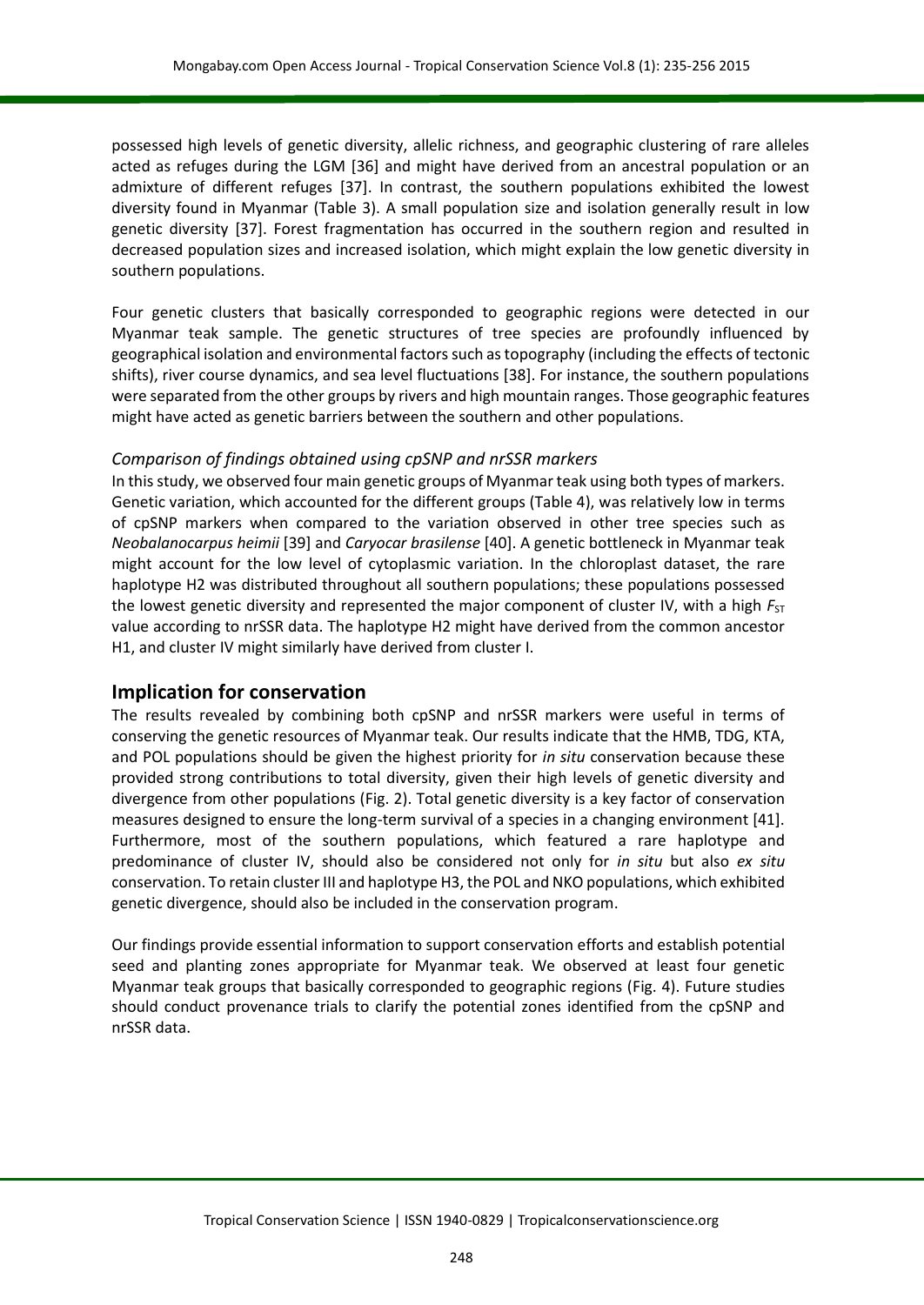### **Acknowledgements**

We thank C. Lian for sharing facilities to perform the experiments. We extend our thanks to H. Iwata and M. Takahashi for their helpful comments regarding this study. We convey special thanks to W. Ishizuka, S. Sakaguchi, D. Kusumoto, H. Kurokochi, K. Uchiyama, and four anonymous reviewers for their productive comments on an earlier version of this manuscript. We thank the staff of the Forestry Department, MOECAF, Myanmar, and FTBC, Japan for their contributions to this research study.

### **References**

- [1] Rajora, O. P. and Mosseler A. 2001. Challenges and opportunities for conservation of forest genetic resources. *Euphytica* 118:197-212.
- [2] Pandy, D. and Brown, C. 2000. Teak: a global overview. Unasylva 201:1-14.
- [3] Gyi, K. K. and Tint, K. 1998. Management status of natural teak forests in Teak for future. In: Masakazu, K. and Kevin, W. (eds) *Teak for the future*, Dharmasarn, Bangkok, pp. 27-48.
- [4] Bryant R. L. 1997. The political ecology of forestry in Burma, 1824-1994. *Honolulu*, Hawaii: University of Hawaii Press.
- [5] Saw, E. D. (2003) Sustainable management of teak forests in Myanmar. *Proceeding of the International Conference on Quality Timber Products of Teak from Sustainable Forest Management*, Peechi, India, 2-5 December 2003, pp. 135-142.
- [6] Saltonstall, K. 2002. Cryptic invasion by non-native genotype of common reed *Phragmites australis*, into North America. *Proceedings of the National Academy of Sciences*, USA 99:2445-2449.
- [7] Hufford, K. M. and Mazer, S. J. 2003. Plant ecotypes: genetic differentiation in the age of ecological restoration. *Trends in Ecology and Evolution* 18:147-155.
- [8] Neale, D. B. and Kremer, A. 2011. Forest tree genomics: growing resources and applications. *Nature Reviews Genetics* 12:111-122.
- [9] Kertadikara, A. W. S. and Prat, D. 1995. Isozyme variation among teak (*Tectona grandis* L.f) provenances. *Theoretical Applied and Genetics* 90:803-810.
- [10] Shrestha, M. K., Volkaert, H. and Straeten, D. V. D. 2005. Assessment of genetic diversity in *Tectona grandis* using amplified fragment length polymorphism markers. *Canadian Journal of Forest Research* 4:1017-1022.
- [11] Neale, D. B. and Ingvarsson, P. K. 2008. Population, quantitative and comparative genomics of adaptation in forest trees. *Current Opinion in Plant Biology* 11:149-155.
- [12] Verhaegen, D., Ofori, D., Fofana, I., Poitel, M. and Vaillant, A. 2005. Development and characterization of microsatellite markers in *Tectona grandis*(Linn.f). *Molecular Ecology Notes* 5:945-947.
- [13] Alcântara, B. K. and Veasey, E. A. 2013. Genetic diversity of teak (*Tectona grandis* LF) from different provenances using microsatellite markers. *Revista Árvore* 37:747- 758.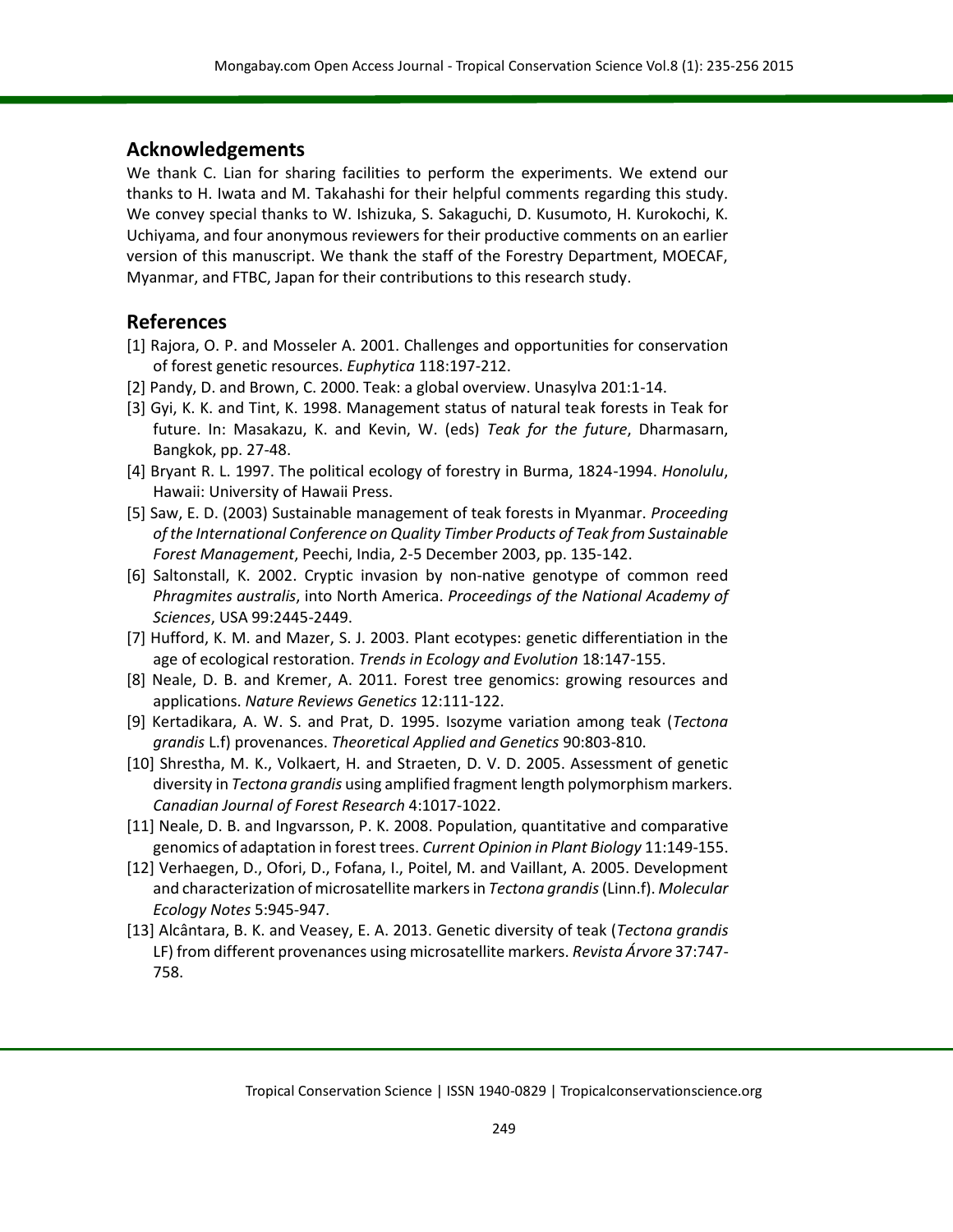- [14] Fofana, I. J., Ofori, D., Poitel, M. and Verhaegen, D. 2009. Diversity and genetic structure of teak (*Tectona grandis* L.f) in its natural range using DNA microsatellite markers. *New Forests* 37:175-195.
- [15] Minn Y., Prinz, K. and Finkeldey, R. 2014. Genetic variation of teak (*Tectona grandis* Linn.) in Myanmar revealed by microsatellite markers. *Tree Genetics and Genomes*. DOI 10.1007/s11295-014-0772-7.
- [16] Duran, C., Appleby, N., Vardy, M., Imelfort, M., Edwards, D. and Batpey, J. 2009. Single nucleotide polymorphism discovery in barley using autoSNPdb. *Plant Biotechnology Journal* 7:326-333.
- [17] Ohatani, M., Kondo, T., Tani, N., Ueno, S., Lee, L. S., Ng, K. S., Muhammad, N., Finkeldey, R., Natem, M., Indrioko, S., Kamiya, K., Harada, K., Diway, B., Khoo, E., Kawamura, K. and Tsumura, Y. 2013. Nuclear and chloroplast DNA phylogeography reveals Pleistocene divergence and subsequent secondary contact of two genetic lineages of the tropical rainforest tree species *Shorea leprosula* (Dipterocarpaceae) in South-East Asia. *Molecular Ecology* 22:2264-2279.
- [18] Petit, R. J., Duminil, J., Fineschi, S., Hampe, A., Salvini, D. and Vendramin, G.G. 2005. Comparative organization of chloroplast, mitochondrial and nuclear diversity in plant populations. *Molecular Ecology* 14:689-701.
- [19] King, R. A and Ferris, C. 1998. Chloroplast DNA phylogeography of *Alnus glutinosa* (L.) Gaertn. *Molecular Ecology* 7:1151-1161.
- [20] Tangmitcharoen, S. and Owens, J. N. 1997. Floral biology, pollination, pistil receptivity, and pollen tube growth of teak (*Tectona grandis* Linn.f). *Annals of Botany* 79:227-241.
- [21] Koonkhunthod, N., Sakurai, K. and Tanaka, S. 2007. Composition and diversity of woody regeneration in a 37-year-old teak (*Tectona grandis* L.) plantation in Northern Thailand. *Forest Ecology and Management* 247:246-254.
- [22] Hadden, R. L. 2008. The Geology of Burma (Myanmar): *An Annotated Bibliography of Burma's Geology, Geography and Earth Science*. DTIC Document, pp. 312. Accession Number: ADA487552.
- [23] Shiraishi, S. and Watanabe, A. 1995. Identification of chloroplast genome between *Pinus densiflora* Sieb. et Zucc. and P. thunbergii Parl. based on the polymorphism in rbcL gene. *Journal of Japanese Forest Society* 77:429-436 (in Japanese with English summary).
- [24] Petit, R. J., Mousadik, E. A. and Pons, O. 1998. Identifying populations for conservation on the basis of genetic markers. *Conservation Biology* 12:844-855.
- [25] Antao, T., Lopes, A., Lopes, R. J., Beja-Pereira, A. and Luikart, G. 2008. Lositan: A workbench to detect molecular adaptation based on Fst-outlier method. *BMC Bioinformatics* 9:323-328.
- [26] Pons, O. and Petit R. J. 1996. Measuring and testing genetic differentiation with ordered versus unordered alleles. *Genetics* 144:1237-1245.
- [27] Clement, M., Posada, D. and Crandall, K. A. 2000. TCS: a computer program to estimate gene genealogies. *Molecular Ecology* 9:1657-1659.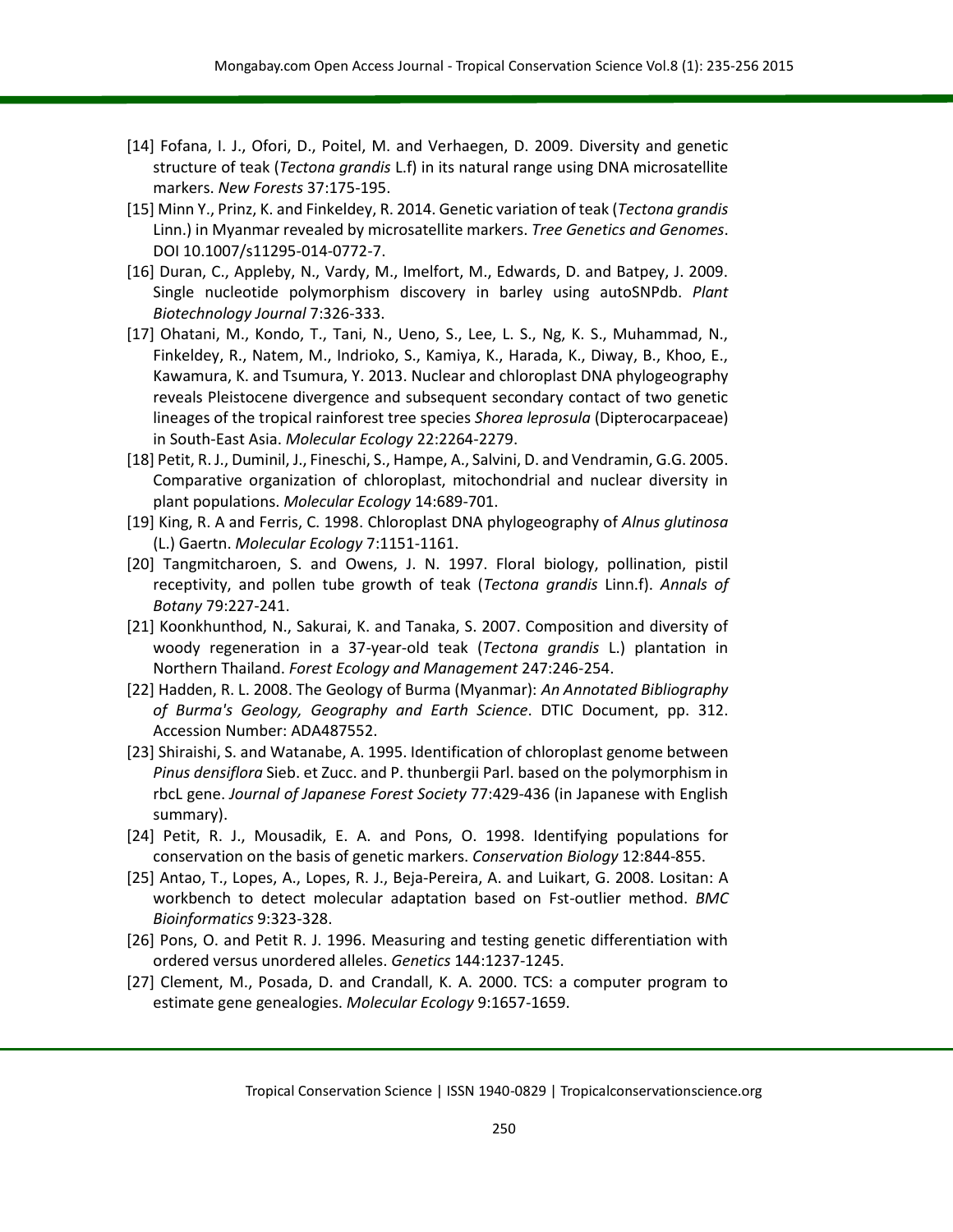- [28] Goudet, J. 2001. FSTAT, version 2.9.3, A program to estimate and test gene diversities and fixation indices. *Journal of Heredity* 86:485-486.
- [29] Pritchard, J. K., Stephens, M. and Donnelly, P. 2000. Inference of population structure using multilocus genotype data. *Genetics* 155:945-959.
- [30] Evanno, G., Regnaut, S. and Goudet, J. 2005. Detecting the number of clusters of individuals using the software STRUCTURE: a simulation study. *Molecular Ecology*  14: 2611-2620.
- [31] Piry, S., Luikart, G. and Cornuet, J. M. 1999. Bottleneck: a computer program for detecting recent reduction in the effective population size using allele frequency data. *Journal of Heredity* 90:502-503.
- [32] Manni, F., Guérard, E. and Heyer, E. 2004. Geographic patterns of (genetic, morphologic, linguistic) variation: how barriers can be detected by "Monmonier's algorithm." *Human Biology* 76:173-190.
- [33] Schneider, S., Roessli, D. and Excoffier, L. 2000. Arlequin ver. 2.000. A software for population genetics data analysis. *Genetics and Biometry Laboratory*, University of Geneva, Switzerland, pp. 111[. http://anthro.unige.ch/arlequin](http://anthro.unige.ch/arlequin)
- [34] Peakall, R. and Smouse, P. E. 2012. GENALEX 6: genetic analysis in Excel. Population genetic software for teaching and research. *Bioinformatics Application Notes* 28:2537-2539.
- [35] Maung, T. M. and Yamamoto, M. 2008. Exploring the socio-economic situation of plantation villagers: a case study in Myanmar Bago Yoma. *Small-scale Forestry* 7:29- 48.
- [36] Lowe A. J., Harris, D., Dormontt, E. and Dawson, I. K. 2010. Testing putative African tropical forest refugia using chloroplast and nuclear DNA phylogeography. *Tropical Plant Biology* 3:50-58.
- [37] Petit, R. J., Aguinagalde, I., Beaulieu, J. L., Bittkau, C., Brewer, S., Cheddadi, R., Ennos, R., Fineschi, S., Grivet, D., Lascoux, M., Mohanty, A., Muller-Starck, G., Demesure-Musch, B., Palme, A., Martin, J. P., Rendell, S. and Vendramin, G. G. 2003. Glacial refugia: hotspots but not melting pots of genetic diversity. *Science* 300:1563- 1565.
- [38] Hewitt, G. 2004. Genetic consequences of climatic oscillations in the Quaternary. Philosophical Transactions of the Royal Society of London. Series B: *The Royal Society* 359:183-195.
- [39] Tanah, L. H., Lee, S. L., Ng, K. K., Lee, C. T., Bhassu, S. and Othman, R. Y. 2013. Phylogeographical pattern and evolutionary history of an important Peninsular Malaysian timber species, *Neobalanocarpus heimii* (Dipterocarpaceae). *Journal of Heredity* 104:115-126.
- [40] Rosane, G. C., Grattapaglia, D. and John, D. H. 2003. Evidence for multiple maternal lineages of *Caryocar brasilense* populations in the Brazilian Cerrado based on the analysis of chloroplast DNA sequences and microsatellite haplotype variation. *Molecular Ecology* 12:105-115.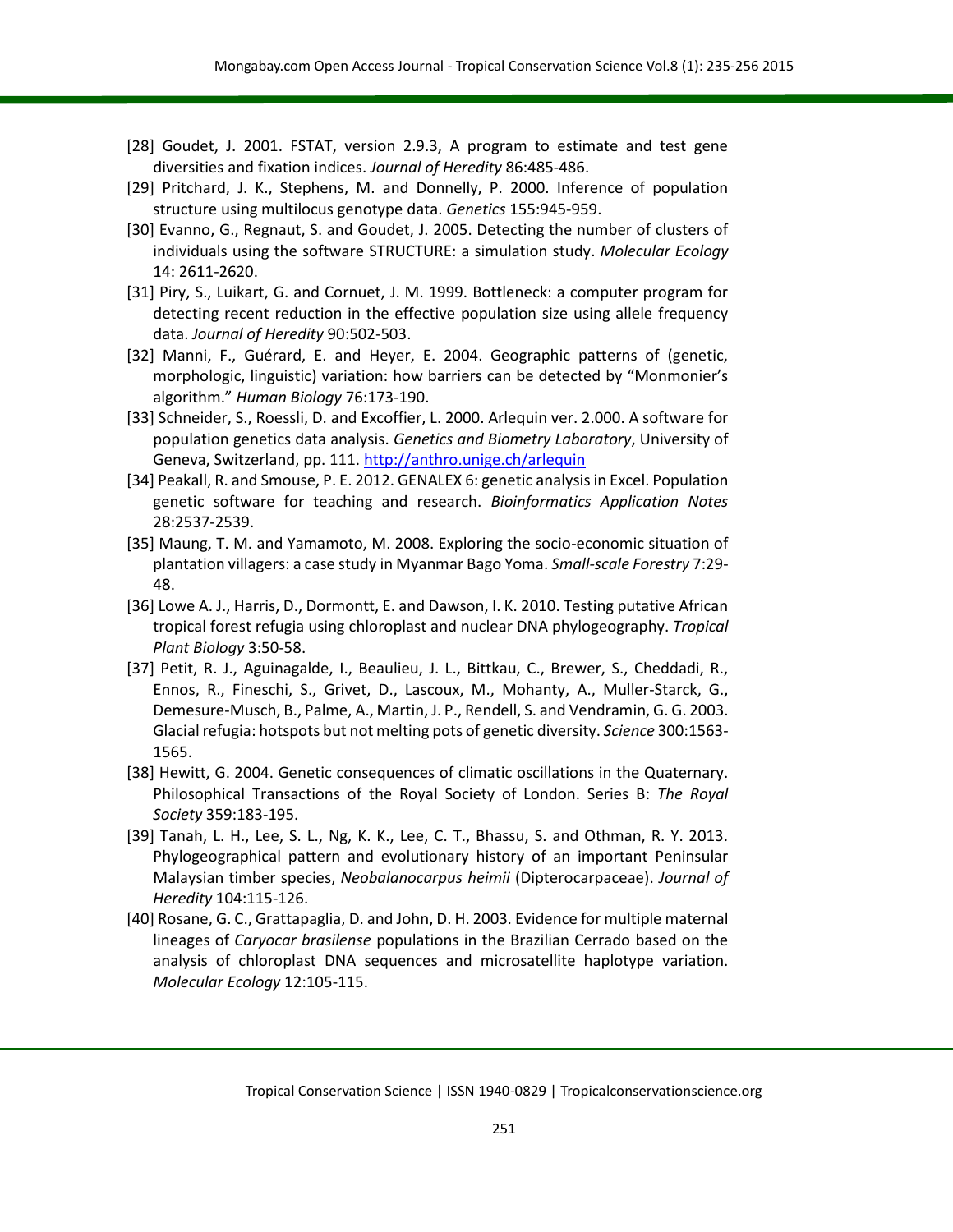[41] Hebel, I., Haas, R. and Dounavi, A. 2006. Genetic variation of common ash (Fraxinus excelsior L.) populations from provenance regions in southern Germany by using nuclear and chloroplast microsatellites. *Silvae Genetica* 55:38-43.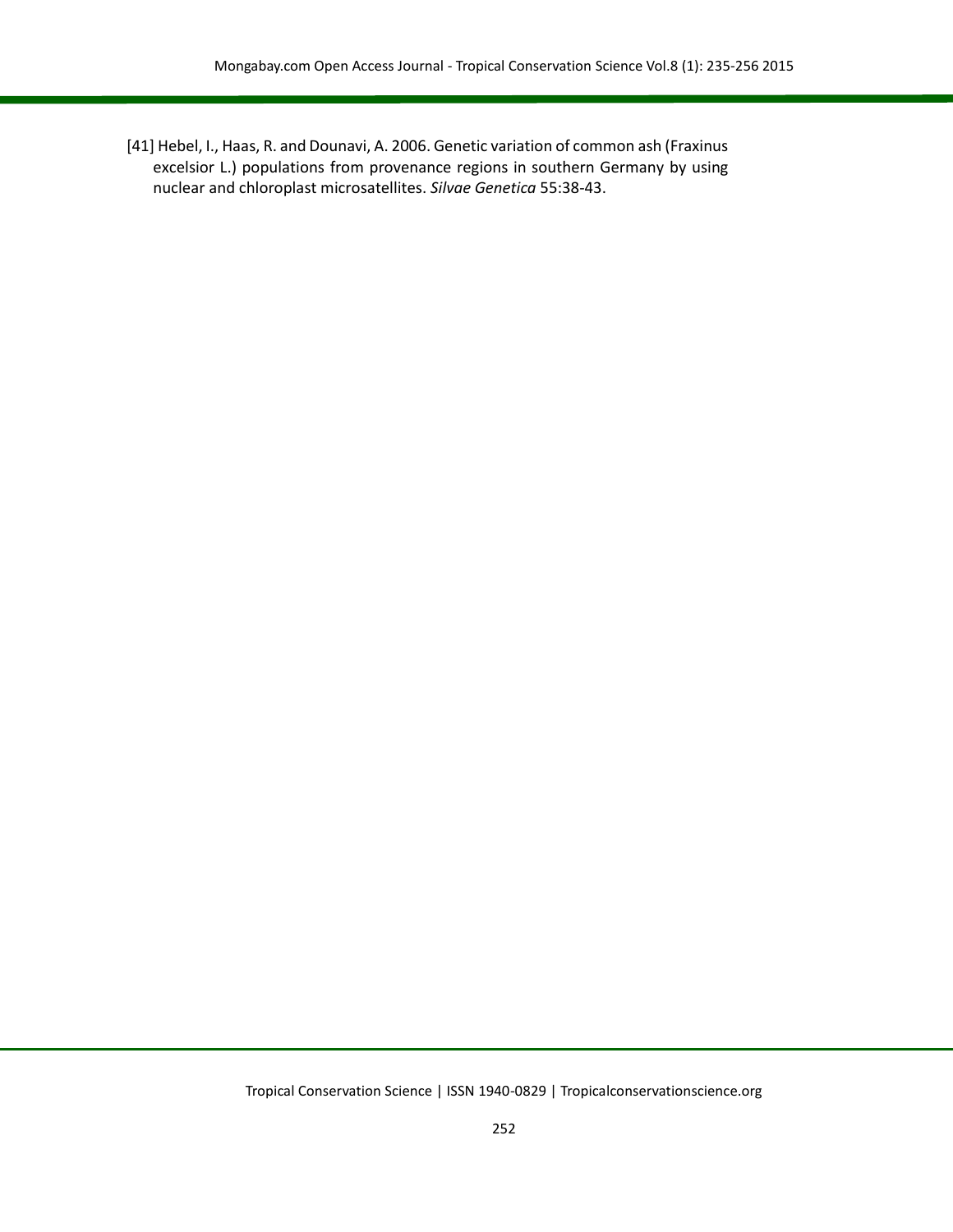| Pimer Name       | sequence (5'-3')                | Primer | Start    | End      |
|------------------|---------------------------------|--------|----------|----------|
|                  |                                 | Length | position | position |
| TgCpGw_R5-7_001F | CAATAGCAGCTAGATCCAGAGG          | 22     | 467      | 488      |
| TgCpGw R5-7 001R | <b>CCCTACCTTATTGACCGCAACTTC</b> | 24     | 1369     | 1392     |
| TgCpGw R5-7 002F | GATCCAGAAACAGGTTCACGAATACC      | 26     | 1297     | 1322     |
| TgCpGw R5-7 002R | GCGAGGAGTATATAGAAGTCGGG         | 23     | 2110     | 2132     |
| TgCpGw R5-7 003F | <b>GATTTGTGATTCGCCAGATCATTG</b> | 24     | 2061     | 2084     |
| TgCpGw_R5-7_003R | CATTTACGATCAACATCTTCTGGAG       | 25     | 2866     | 2890     |
| TgCpGw R5-7 004F | CCTTGACCAACCATAGGTTCGCC         | 23     | 2767     | 2789     |
| TgCpGw R5-7 004R | CGCACTATGTATCATTTGATAACCCCC     | 27     | 3631     | 3657     |
| TgCpGw_R5-7_005F | GTGGATATAGGAAGTCGTGTTGTTG       | 25     | 3532     | 3556     |
| TgCpGw R5-7 005R | CGGGTTGCTAACTCAACGGTAG          | 22     | 4311     | 4332     |
| TgCpGw_R5-7_006F | <b>CTTTCAGGATCAGTCGCGGTC</b>    | 21     | 4204     | 4224     |
| TgCpGw R5-7 006R | <b>CCGTCGAGTCGGATGGTCTAG</b>    | 21     | 5105     | 5125     |
| TgCpGw R5-7 007F | GTACATTCCTTGTTGGTTAGTCGAG       | 25     | 4977     | 5001     |
| TgCpGw_R5-7_007R | <b>GCACCGAAGTAATGTCTAAACCC</b>  | 23     | 5880     | 5902     |
| TgCpGw R5-7 008F | GTCTGATCCAGTTATTGAGACTATCG      | 26     | 5796     | 5821     |
| TgCpGw_R5-7_008R | CCTATTGAGTCACTTAAAGATGCGG       | 25     | 6628     | 6652     |
| TgCpGw R5-7 009F | <b>GGTTCAGCTGTCCATAGACATCG</b>  | 23     | 6427     | 6449     |
| TgCpGw R5-7 009R | CGACGTAACGATTGAGGCAGG           | 21     | 7290     | 7310     |
| TgCpGw_R5-7_010F | ATTACTAGCCACCGGCCACTATG         | 23     | 7121     | 7143     |
| TgCpGw R5-7 010R | GTATGACTGGCATAACATCTACGATTGG    | 28     | 8037     | 8064     |
| TgCpGw_R5-7_011F | <b>CTATTCTCCTTTGAGAATTGGAGG</b> | 24     | 7786     | 7809     |
| TgCpGw R5-7 011R | <b>CGAGTTATTCGTACCGAGGGTTC</b>  | 23     | 8752     | 8774     |
| TgCpGw R5-7 012F | GGCGTAATCCTGGACGTGAAG           | 21     | 8591     | 8611     |
| TgCpGw_R5-7_012R | GAGATCCAAATTTAATGAGATGCGG       | 25     | 9400     | 9424     |
| TgCpGw_R5-7_013F | <b>GAAGCCTCTTTTCCGCATCTC</b>    | 21     | 9388     | 9408     |
| TgCpGw R5-7 013R | GGGAATCGAACCCGCATCG             | 19     | 10257    | 10275    |
| TgCpGw_R5-7_014F | GAGACGTTCAAAGCACTGAATCG         | 23     | 10201    | 10233    |
| TgCpGw R5-7 014R | CCGCTATTAATGTGGGTATCTCCG        | 24     | 11092    | 11115    |
| TgCpGw_R5-7_015F | <b>GCTTCTAATTCTGCAAATTGCGC</b>  | 23     | 10998    | 11020    |
| TgCpGw_R5-7_015R | GAAGTAATGGCGGGTGAATTAGTCG       | 25     | 12019    | 12043    |
| TgCpGw R6 001F   | <b>GCAATCCTGAGCCAAATCCTG</b>    | 21     | 48476    | 48496    |
| TgCpGw_R6_001R   | GGGGTATATCTCGCCAAGGTAG          | 22     | 49402    | 49423    |
| TgCpGw_R6_002F   | CGGGATAGCTCAGCTGGTAG            | 20     | 49234    | 49253    |
| TgCpGw_R6_002R   | <b>CCGTCCGTTTTCTGGGTTTGG</b>    | 21     | 50132    | 50152    |
| TgCpGw R6 003F   | <b>GATACGTTTCAAGCGCGGATG</b>    | 21     | 50051    | 50071    |
| TgCpGw R6 003R   | <b>TGTTATTGCTATGGGAGCCTGTAC</b> | 24     | 50901    | 50924    |

**Appendix 1. List of 58 walking primers used for cpSNP marker development.**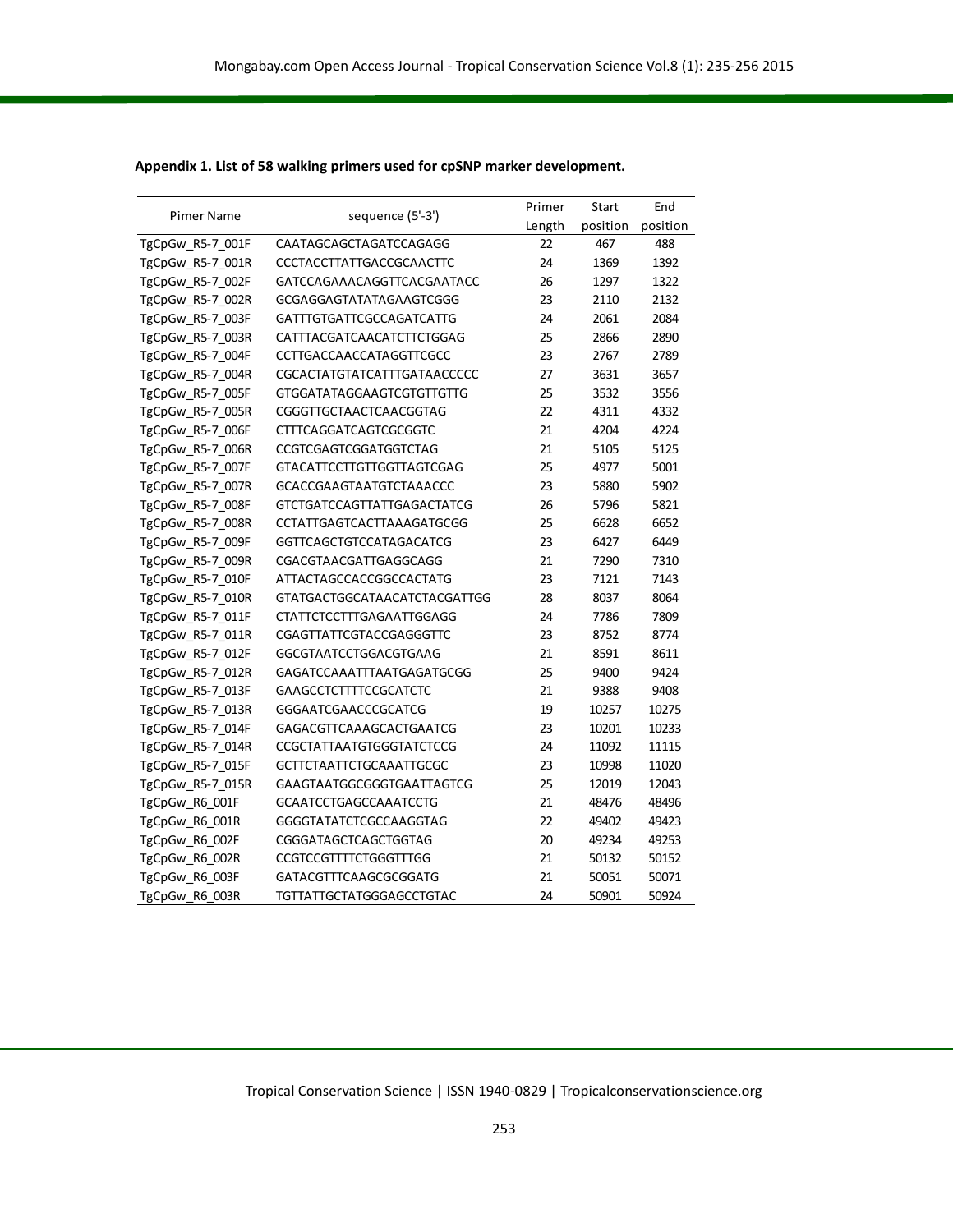### **Appendix 1. continued**

| TgCpGw_R6_004F | CTGGCAAATAGACATCCACAGGG            | 23 | 50815  | 50837  |
|----------------|------------------------------------|----|--------|--------|
| TgCpGw_R6_004R | <b>CCACGTTCATAGGAGTGCGTC</b>       | 21 | 51643  | 51663  |
| TgCpGw_R6_005F | <b>TCCGGCCCTTTCCTAATCGG</b>        | 20 | 51526  | 51546  |
| TgCpGw_R6_005R | <b>CTTCGTCATTAATCTTCGGAGGG</b>     | 23 | 52385  | 52407  |
| TgCpGw R6 006F | GCCTAACCCCTTGATTGTGGAC             | 22 | 52342  | 52363  |
| TgCpGw_R6_006R | <b>GCTCAGTTGGTAGAGCACCTC</b>       | 21 | 53259  | 53279  |
| TgCpGw_R6_007F | GGCACTCAAATCGGACCGAACC             | 22 | 53121  | 53142  |
| TgCpGw_R6_007R | GGTTAACGATGGCTCTGATGGGTG           | 24 | 53987  | 54010  |
| TgCpGw R6 008F | GAGTTTGCTGAGCTTCTTGTGG             | 22 | 53894  | 53915  |
| TgCpGw_R6_008R | CGGCCTTATTGGGTAGAATGCC             | 22 | 54795  | 54816  |
| TgCpGw R6 009F | GGTACTCAGGGTGGGTTGATAACCG          | 25 | 54761  | 54785  |
| TgCpGw_R6_009R | <b>ATCCTACTACTTCTGGTTCTGGGG</b>    | 24 | 55639  | 55662  |
| TgCpGw R6 010F | AGGCTACATCTAGTACCGGACC             | 22 | 55570  | 55591  |
| TgCpGw_R6_010R | CCCGCTTTGAATCCAACACTTG             | 22 | 56483  | 56504  |
| TgCpGw R6 011F | <b>GCCTAATTCATTCGTGTCGAGTAG</b>    | 24 | 56385  | 56408  |
| TgCpGw_R6_011R | CCATTATCTCGGCAATAATGAGCC           | 24 | 57297  | 57320  |
| TgCpGw_R6_012F | GAATTGGGAGTTCCTATCGTAATGC          | 25 | 57232  | 57256  |
| TgCpGw R6 012R | <b>CTCTTTCCATACTTCACAAGCAGC</b>    | 24 | 57826  | 57849  |
| TgCpGw R4 001F | CAGAAGCAATAACCGTAAATGGACCC         | 26 | 122976 | 123001 |
| TgCpGw R4 001R | ACCTAGTATCGTCATAATGTCAGCC          | 25 | 122088 | 122112 |
| TgCpGw_R4_002F | GGAGATGGAAAATTCGACCGCC             | 22 | 122164 | 122185 |
| TgCpGw_R4_002R | <b>GTAAACAGTCTCGACTGCTTGTG</b>     | 23 | 121268 | 121290 |
| TgCpGw_R4_003F | CGGGTTGATGAATTAAACCAGATAG          | 25 | 121379 | 121403 |
| TgCpGw R4 003R | <b>GCGCTTCAACTATATCAACTGTAC</b>    | 24 | 120491 | 120514 |
| TgCpGw_R4_004F | CGGTTCTGTAATAGCGATGGG              | 21 | 120557 | 120577 |
| TgCpGw_R4_004R | CGGGTAGATCTATAGGACATACACG          | 25 | 119673 | 119697 |
| TgCpGw_R4_005F | GTTTCCGAGGCCGAATCCAC               | 20 | 119737 | 119756 |
| TgCpGw R4 005R | <b>GTAACTCCATCCCCAACGGTCC</b>      | 22 | 118765 | 118786 |
| TgCpGw_R4_006F | <b>GCAGCTACTTATTTATGTAGGAGC</b>    | 24 | 118858 | 118881 |
| TgCpGw R4 006R | CGATAAATTGATGAAACAATAGCCG          | 25 | 118040 | 118604 |
| TgCpGw_R4_007F | GATAATCGCCAATTAAGAGGAGAC           | 24 | 118117 | 118140 |
| TgCpGw_R4_007R | ATAGCAGAATGCATAAGTCGTTAG           | 24 | 117213 | 117236 |
| TgCpGw_R4_008F | AGGGGAAATAGAGTAATCCGTTGG           | 24 | 117270 | 117293 |
| TgCpGw R4 008R | CACTCATACCCGGTAATGCAAGG            | 23 | 116195 | 116217 |
| TgCpGw_R4_009F | <b>CCTTGCATTACCGGGTATGAGTG</b>     | 23 | 116195 | 116217 |
| TgCpGw R4 009R | <b>CTCCAAGGAATTATTACAGGTCGC</b>    | 24 | 115231 | 115254 |
| TgCpGw_R4_010F | CCTAGACTAATAACCCGATAACTCC          | 25 | 115279 | 115303 |
| TgCpGw_R4_010R | CGCTATGGTGAAATTGGTAGACAC           | 24 | 114446 | 114469 |
| TgCpGw_R4_011F | ACTCGGACTCGAACCGAGATG              | 21 | 114496 | 114516 |
| TgCpGw_R4_011R | GAACAATAGATGTCTTTCACATCCAGC        | 27 | 113475 | 113501 |
| TgCpGw R4 012F | <b>GATTACTCATTGGTATAGCTGGATGTG</b> | 27 | 113492 | 113518 |
| TgCpGw_R4_012R | CCCAACATGGAAGTACTGAAAAGGC          | 25 | 112588 | 112612 |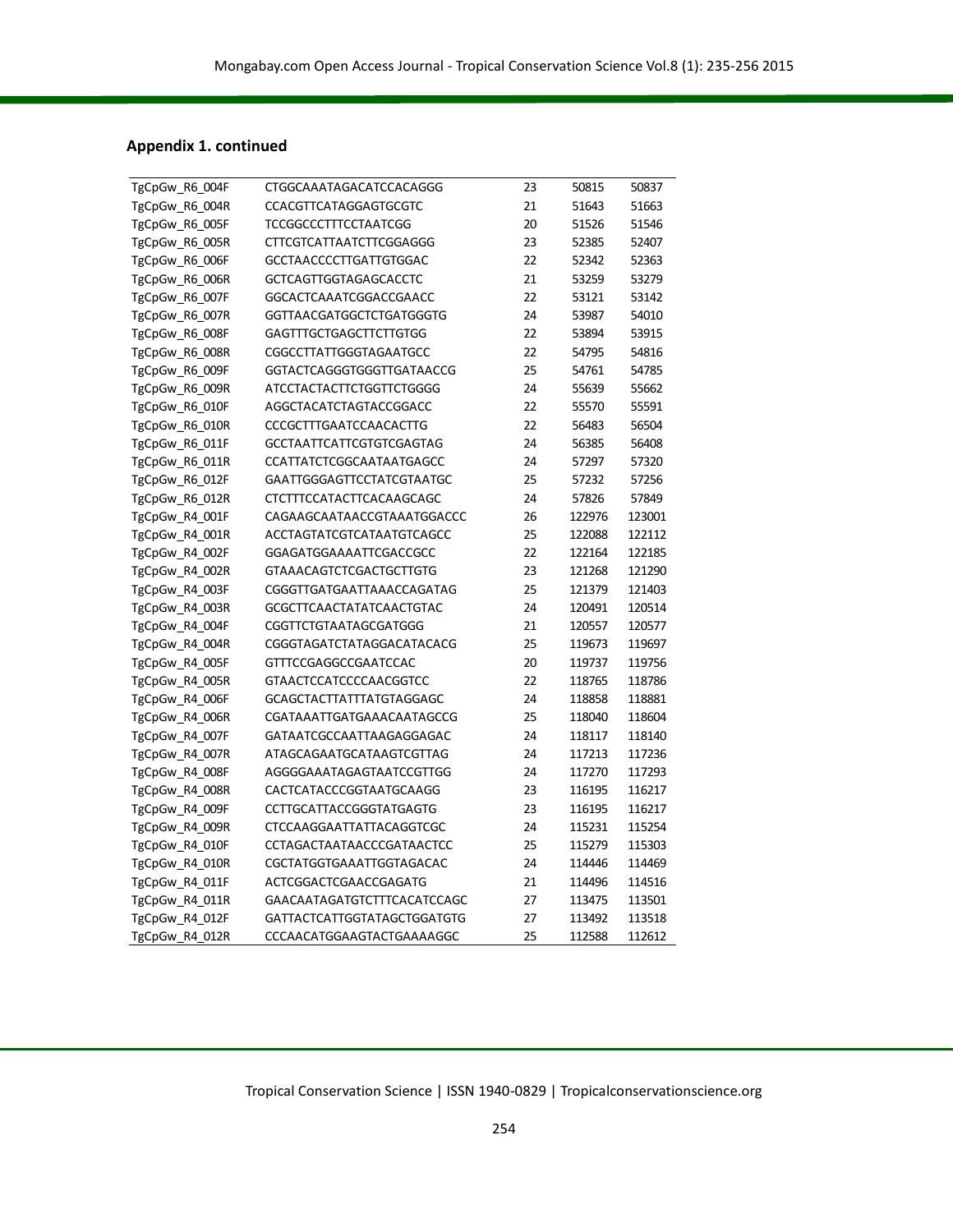### **Appendix 1. continued**

| TgCpGw R4 013F | ATGTATGGTCTTGGACCCTCG            | 21 | 112766 | 112786 |
|----------------|----------------------------------|----|--------|--------|
| TgCpGw R4 013R | CCATAGCATCAGGTAACCAGAC           | 22 | 112235 | 112256 |
| TgCpGw R4 014F | <b>GTGCTGCTCTATTATTTGCCG</b>     | 21 | 112292 | 112312 |
| TgCpGw R4 014R | <b>GAAATACGGCCACCCCCTAC</b>      | 20 | 110836 | 110855 |
| TgCpGw R3 001F | ACTATCAAGATCAAGGAAGAGGTG         | 24 | 65213  | 65236  |
| TgCpGw_R3_001R | CGATGTATTTGGAAGCCCTCG            | 21 | 66098  | 66118  |
| TgCpGw_R3_002F | <b>GTTCCAAAGGATCAAAACGGCC</b>    | 22 | 66027  | 66048  |
| TgCpGw R3 002R | TTTCTATCAACCGAGTCGTTGAG          | 23 | 66919  | 66941  |
| TgCpGw R3 003F | <b>CTCCCCTTTGATTTTAAGGAATTGG</b> | 25 | 66623  | 66647  |
| TgCpGw_R3_003R | <b>CTGATCACCACGCCTGTATTG</b>     | 21 | 67521  | 67541  |
| TgCpGw R3 004F | <b>GTCTAATTCCTATTACTTTGGCTGG</b> | 25 | 67474  | 67498  |
| TgCpGw_R3_004R | GGGATTAGTCACAGATATTTGATTG        | 25 | 68451  | 68475  |
| TgCpGw_R3_005F | CCCGGATGCGTTGACATTCCC            | 21 | 68377  | 68397  |
| TgCpGw_R3_005R | GGCAAACGCCTACGAAAAGATC           | 22 | 69304  | 69325  |
| TgCpGw_R3_006F | CCATGGATAAATCCAAGCGACC           | 22 | 69265  | 69286  |
| TgCpGw R3 006R | CAATGACCAGAATTAAACGCGG           | 22 | 70174  | 70195  |
| TgCpGw R3 007F | TGAGACCCTCGAAAACTTGATGC          | 23 | 70111  | 70133  |
| TgCpGw R3 007R | GAACATGTACTAGGGTGTATGTGCG        | 25 | 71025  | 71049  |
| TgCpGw_R3_008F | GATCATTCATACTGGAAGCGCT           | 22 | 70969  | 70990  |
| TgCpGw R3 008R | GGAAATCCAATTCAGCGTCACAAAC        | 25 | 71948  | 71972  |
| TgCpGw_R3_009F | TATTGTTAAGAGCCCTTCGGTGTG         | 24 | 71913  | 71936  |
| TgCpGw_R3_009R | TTACCCGGAGTAGAGCATAAACC          | 23 | 72815  | 72837  |
| TgCpGw_R3_010F | GAGATTCAATCCAAATCACGATGG         | 24 | 72752  | 72775  |
| TgCpGw R3 010R | <b>CTATGGACTTCCCTTGTTCAGTG</b>   | 23 | 73650  | 73672  |
| TgCpGw_R3_011F | <b>GTATCAATCCACCATTGCGTATTGG</b> | 25 | 73505  | 73529  |
| TgCpGw_R3_011R | <b>GTTGTGGTGGTCGAACGCTAAG</b>    | 22 | 74398  | 74419  |
| TgCpGw_R3_012F | <b>CTCATCATATTGCAGCAGGCACG</b>   | 23 | 74348  | 74370  |
| TgCpGw_R3_012R | <b>GGGGTCTTGTATCAGACTGCCTG</b>   | 23 | 75265  | 75287  |
| TgCpGw_R3_013F | <b>CTCAAGTAGAGTTTGGAGCATTC</b>   | 23 | 75212  | 75234  |
| TgCpGw_R3_013R | <b>GGCCAGAAATTCGAGTTCCAAC</b>    | 22 | 76134  | 76155  |
| TgCpGw R3 014F | TCGCAATGGCTCTATTTGCGG            | 21 | 76008  | 76028  |
| TgCpGw R3 014R | CAATCGCTTGAATCTCGAGACG           | 22 | 76991  | 77012  |
| TgCpGw R3 015F | CGAGATGAAAGTCTCATATACGG          | 23 | 76913  | 76935  |
| TgCpGw R3 015R | <b>GATTCTCTTCAAGCGAACCAG</b>     | 21 | 77923  | 77943  |
| TgCpGw_R3_016F | <b>GTAGATATATGTCTGCCGCATTGG</b>  | 24 | 77839  | 77862  |
| TgCpGw_R3_016R | CGATCAGTTCATCGATGGTCG            | 21 | 77207  | 77227  |
| TgCp_rpl16_For | <b>GCTTAGTGTGTGACTCGTTGC</b>     | 20 | 83746  | 83766  |
| TgCp rpl16 Rev | GGTTCAAGTGCCTGAAGAGC             | 20 | 82770  | 82789  |